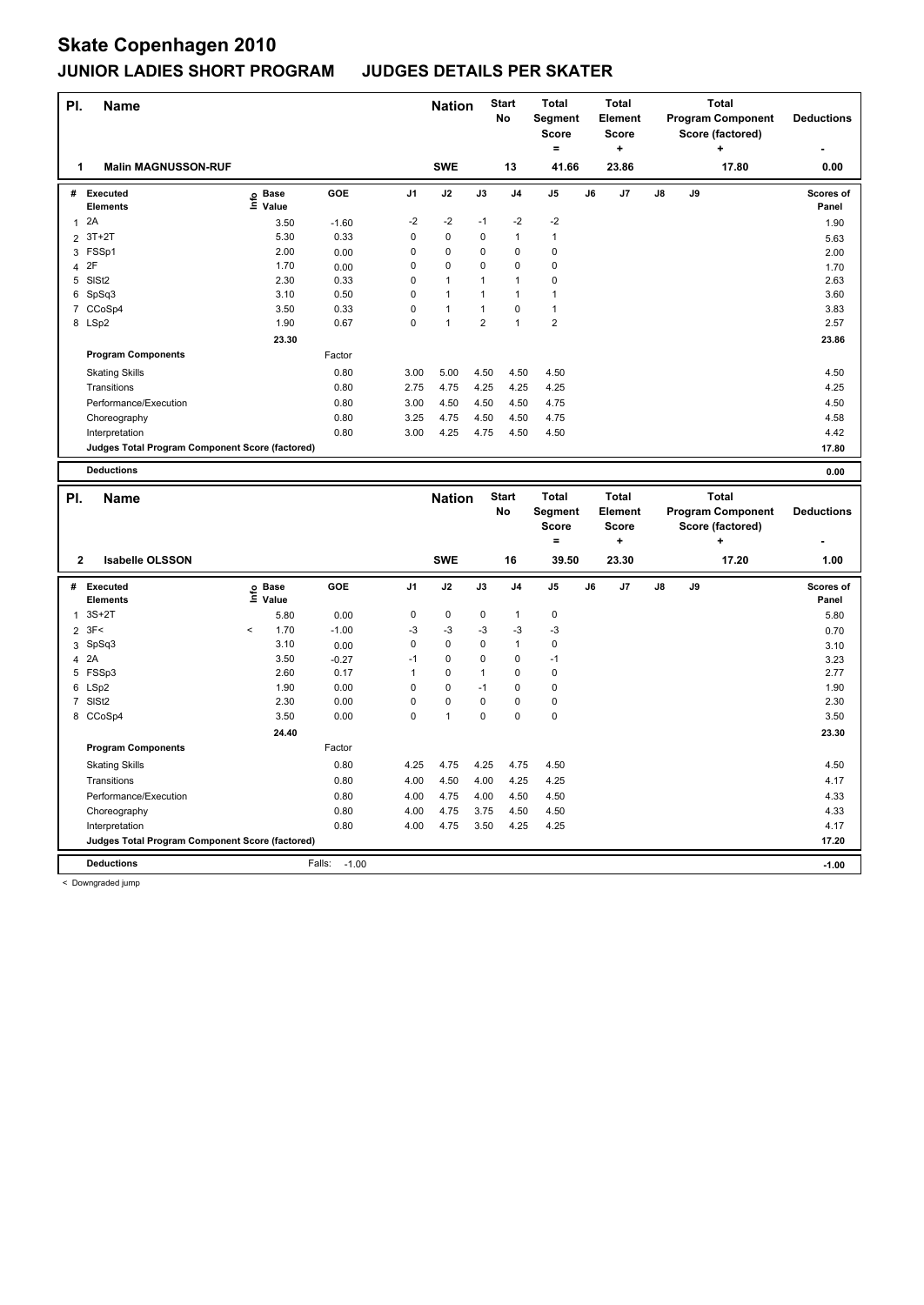**Program Components** 

| PI. | <b>Name</b>                                     |                   |         |                | <b>Nation</b> |                | <b>Start</b><br>No | Total<br>Segment        |    | <b>Total</b><br>Element |    |    | <b>Total</b><br><b>Program Component</b> | <b>Deductions</b>  |
|-----|-------------------------------------------------|-------------------|---------|----------------|---------------|----------------|--------------------|-------------------------|----|-------------------------|----|----|------------------------------------------|--------------------|
|     |                                                 |                   |         |                |               |                |                    | <b>Score</b>            |    | <b>Score</b>            |    |    | Score (factored)                         |                    |
|     |                                                 |                   |         |                |               |                |                    | $\equiv$                |    | ÷                       |    |    | ÷                                        |                    |
| 3   | <b>Celine MYSEN</b>                             |                   |         |                | <b>NOR</b>    |                | 15                 | 37.37                   |    | 21.77                   |    |    | 15.60                                    | 0.00               |
|     | # Executed<br><b>Elements</b>                   | e Base<br>⊆ Value | GOE     | J <sub>1</sub> | J2            | J3             | J <sub>4</sub>     | J5                      | J6 | J7                      | J8 | J9 |                                          | Scores of<br>Panel |
|     | 1 <sup>2</sup> A                                | 3.50              | 0.00    | 0              | 0             | $\mathbf{1}$   | 0                  | 0                       |    |                         |    |    |                                          | 3.50               |
|     | 2 2Lz+2T                                        | 3.20              | 0.00    | 0              | 0             | 0              | 0                  | 0                       |    |                         |    |    |                                          | 3.20               |
|     | 3 SISt2                                         | 2.30              | 0.17    | 1              | $\mathbf{1}$  | $\mathbf 0$    | 0                  | 0                       |    |                         |    |    |                                          | 2.47               |
|     | 4 LSp3                                          | 2.40              | 0.00    | $\mathbf 0$    | 0             | $\mathbf 0$    | 0                  | 0                       |    |                         |    |    |                                          | 2.40               |
|     | 5 SpSq3                                         | 3.10              | 0.50    | 0              | $\mathbf{1}$  | 1              | 1                  | $\mathbf{1}$            |    |                         |    |    |                                          | 3.60               |
|     | 6 2F                                            | 1.70              | 0.00    | $\mathbf 0$    | 0             | 0              | 0                  | 0                       |    |                         |    |    |                                          | 1.70               |
|     | 7 FSSp1                                         | 2.00              | $-0.10$ | $-1$           | $-1$          | $\mathbf 0$    | 0                  | 0                       |    |                         |    |    |                                          | 1.90               |
|     | 8 CCoSp3                                        | 3.00              | 0.00    | $\Omega$       | $-1$          | $\Omega$       | 0                  | 0                       |    |                         |    |    |                                          | 3.00               |
|     |                                                 | 21.20             |         |                |               |                |                    |                         |    |                         |    |    |                                          | 21.77              |
|     | <b>Program Components</b>                       |                   | Factor  |                |               |                |                    |                         |    |                         |    |    |                                          |                    |
|     | <b>Skating Skills</b>                           |                   | 0.80    | 3.75           | 4.00          | 3.75           | 4.00               | 3.75                    |    |                         |    |    |                                          | 3.83               |
|     | Transitions                                     |                   | 0.80    | 3.50           | 3.75          | 4.00           | 3.75               | 3.50                    |    |                         |    |    |                                          | 3.67               |
|     | Performance/Execution                           |                   | 0.80    | 3.50           | 3.50          | 4.00           | 4.00               | 4.00                    |    |                         |    |    |                                          | 3.83               |
|     | Choreography                                    |                   | 0.80    | 3.50           | 3.75          | 4.50           | 4.25               | 4.00                    |    |                         |    |    |                                          | 4.00               |
|     | Interpretation                                  |                   | 0.80    | 3.75           | 4.00          | 4.25           | 4.50               | 4.25                    |    |                         |    |    |                                          | 4.17               |
|     | Judges Total Program Component Score (factored) |                   |         |                |               |                |                    |                         |    |                         |    |    |                                          | 15.60              |
|     | <b>Deductions</b>                               |                   |         |                |               |                |                    |                         |    |                         |    |    |                                          |                    |
|     |                                                 |                   |         |                |               |                |                    |                         |    |                         |    |    |                                          | 0.00               |
| PI. | <b>Name</b>                                     |                   |         |                | <b>Nation</b> |                | <b>Start</b>       | <b>Total</b>            |    | <b>Total</b>            |    |    | Total                                    |                    |
|     |                                                 |                   |         |                |               |                | No                 | <b>Segment</b>          |    | Element                 |    |    | <b>Program Component</b>                 | <b>Deductions</b>  |
|     |                                                 |                   |         |                |               |                |                    | <b>Score</b>            |    | <b>Score</b>            |    |    | Score (factored)                         |                    |
|     |                                                 |                   |         |                |               |                |                    | $\equiv$                |    | ÷                       |    |    | ÷                                        |                    |
| 4   | <b>Ann-Julie ARNESEN</b>                        |                   |         |                | <b>NOR</b>    |                | 23                 | 36.53                   |    | 20.67                   |    |    | 15.86                                    | 0.00               |
|     | # Executed                                      | e Base<br>⊑ Value | GOE     | J <sub>1</sub> | J2            | J3             | J4                 | J5                      | J6 | J7                      | J8 | J9 |                                          | Scores of          |
|     | <b>Elements</b>                                 |                   |         |                |               |                |                    |                         |    |                         |    |    |                                          | Panel              |
| 1   | 2A                                              | 3.50              | $-1.60$ | -2             | $-1$          | $-2$           | $-2$               | $-2$                    |    |                         |    |    |                                          | 1.90               |
|     | 2 LSp2                                          | 1.90              | 0.67    | 1              | $\mathbf{1}$  | $\overline{2}$ | $\mathbf{1}$       | $\overline{\mathbf{c}}$ |    |                         |    |    |                                          | 2.57               |
|     | 3 2Lo+2T                                        | 2.80              | 0.00    | 0              | 0             | $\mathbf 0$    | 0                  | 0                       |    |                         |    |    |                                          | 2.80               |
|     | 4 FSSp3                                         | 2.60              | 0.17    | 0              | $\mathbf{1}$  | 0              | 0                  | $\mathbf{1}$            |    |                         |    |    |                                          | 2.77               |
|     | 5 SISt2                                         | 2.30              | 0.33    | 0              | $\mathbf{1}$  | $\mathbf{1}$   | 1                  | 0                       |    |                         |    |    |                                          | 2.63               |
| 6   | 2F                                              | 1.70              | $-0.30$ | $-1$           | $-1$          | $-1$           | $-1$               | $-1$                    |    |                         |    |    |                                          | 1.40               |
|     | 7 SpSq3                                         | 3.10              | 0.33    | 1              | 0             | $\mathbf 0$    | $\mathbf{1}$       | $\mathbf{1}$            |    |                         |    |    |                                          | 3.43               |
|     | 8 CCoSp3                                        | 3.00              | 0.17    | $\mathbf{1}$   | $\Omega$      | 0              | 0                  | $\mathbf{1}$            |    |                         |    |    |                                          | 3.17               |

Skating Skills 3.50 4.00 4.00 4.00 4.00 0.80 4.00

Transitions 0.80 3.50 4.00 4.00 3.75 3.75 3.83 Performance/Execution 0.80 3.50 3.75 4.25 3.75 4.25 3.92

Interpretation 0.80 3.75 3.75 4.25 4.25 4.25 4.08

**Deductions 0.00 Judges Total Program Component Score (factored) 15.86**

Factor

Choreography 0.80 3.75 4.00 4.00 4.00 4.00 4.00

 **20.90 20.67**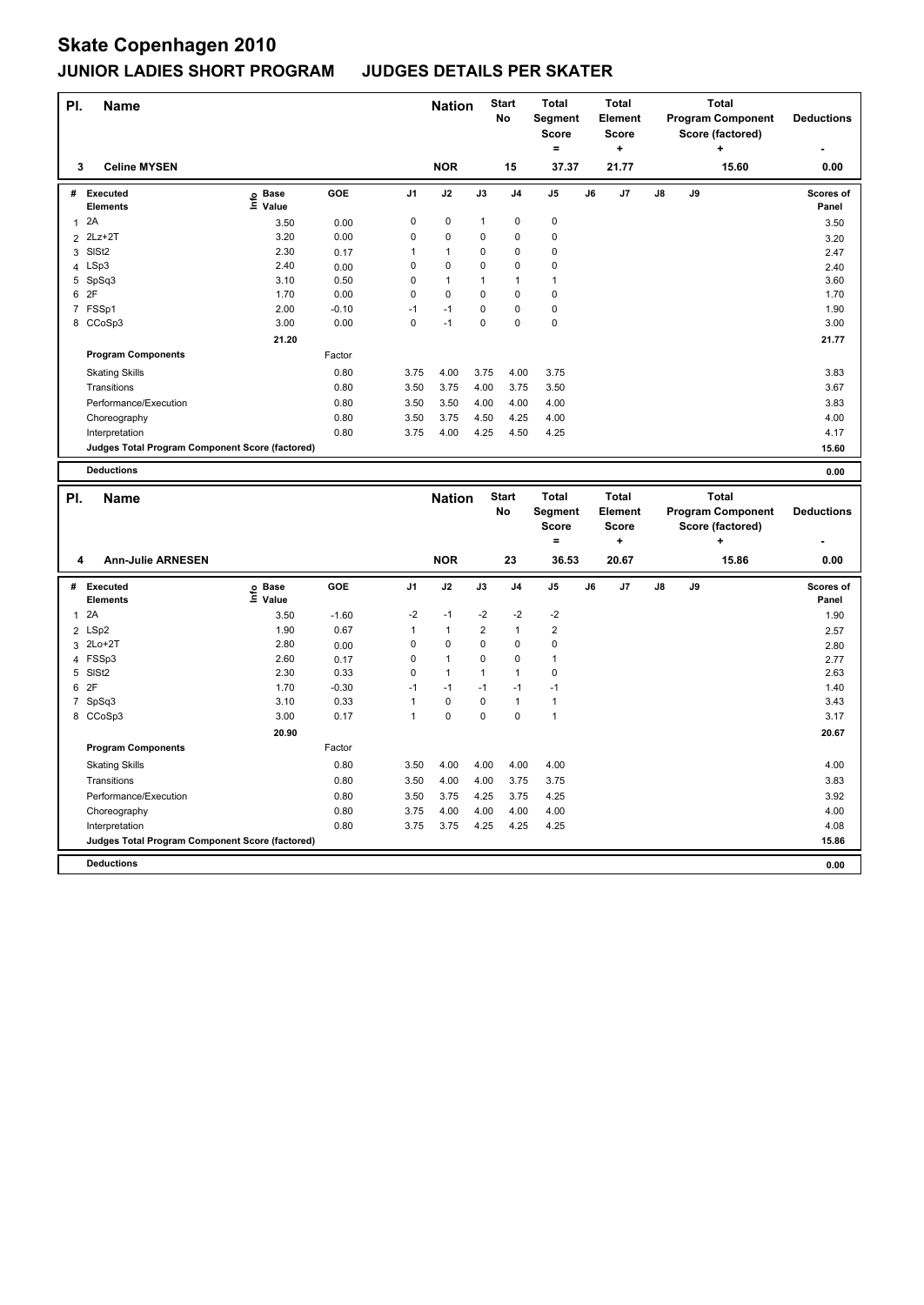| PI.          | <b>Name</b>                                     |                                  |         |                | <b>Nation</b> |      | <b>Start</b><br>No | <b>Total</b><br>Segment<br><b>Score</b><br>۰ |    | <b>Total</b><br>Element<br><b>Score</b><br>÷ |    |    | <b>Total</b><br><b>Program Component</b><br>Score (factored)<br>÷ | <b>Deductions</b>  |
|--------------|-------------------------------------------------|----------------------------------|---------|----------------|---------------|------|--------------------|----------------------------------------------|----|----------------------------------------------|----|----|-------------------------------------------------------------------|--------------------|
| 5            | <b>Anine RABE</b>                               |                                  |         |                | <b>NOR</b>    |      | 7                  | 36.17                                        |    | 20.57                                        |    |    | 15.60                                                             | 0.00               |
| #            | Executed<br><b>Elements</b>                     | <b>Base</b><br>e Base<br>⊆ Value | GOE     | J <sub>1</sub> | J2            | J3   | J <sub>4</sub>     | J <sub>5</sub>                               | J6 | J <sub>7</sub>                               | J8 | J9 |                                                                   | Scores of<br>Panel |
| $\mathbf{1}$ | $3T+2T$                                         | 5.30                             | $-1.00$ | $-1$           | $-1$          | $-1$ | $-1$               | $-1$                                         |    |                                              |    |    |                                                                   | 4.30               |
|              | 2A                                              | 0.00                             | 0.00    |                |               |      |                    |                                              |    |                                              |    |    |                                                                   | 0.00               |
| 3            | LSp3                                            | 2.40                             | 0.33    | 1              | $\mathbf{1}$  | 0    | 0                  | $\mathbf{1}$                                 |    |                                              |    |    |                                                                   | 2.73               |
| 4            | 2F                                              | 1.70                             | 0.50    | 0              | $\mathbf{1}$  | 1    | 1                  | $\overline{1}$                               |    |                                              |    |    |                                                                   | 2.20               |
|              | 5 CCoSp4                                        | 3.50                             | 0.50    | 1              | 2             | 1    | 1                  | 1                                            |    |                                              |    |    |                                                                   | 4.00               |
| 6            | SISt <sub>2</sub>                               | 2.30                             | 0.17    | 0              | $\mathbf{1}$  | 0    | 1                  | 0                                            |    |                                              |    |    |                                                                   | 2.47               |
| 7            | SpSq3                                           | 3.10                             | 0.50    | 1              | $\mathbf{1}$  | 1    | 1                  | $\mathbf{1}$                                 |    |                                              |    |    |                                                                   | 3.60               |
|              | 8 FSSp1                                         | 2.00                             | $-0.73$ | $-2$           | $-3$          | $-2$ | $-2$               | $-3$                                         |    |                                              |    |    |                                                                   | 1.27               |
|              |                                                 | 20.30                            |         |                |               |      |                    |                                              |    |                                              |    |    |                                                                   | 20.57              |
|              | <b>Program Components</b>                       |                                  | Factor  |                |               |      |                    |                                              |    |                                              |    |    |                                                                   |                    |
|              | <b>Skating Skills</b>                           |                                  | 0.80    | 3.50           | 5.00          | 3.75 | 4.00               | 4.00                                         |    |                                              |    |    |                                                                   | 3.92               |
|              | Transitions                                     |                                  | 0.80    | 3.50           | 4.50          | 4.25 | 4.00               | 3.75                                         |    |                                              |    |    |                                                                   | 4.00               |
|              | Performance/Execution                           |                                  | 0.80    | 3.25           | 4.25          | 3.75 | 3.50               | 4.00                                         |    |                                              |    |    |                                                                   | 3.75               |
|              | Choreography                                    |                                  | 0.80    | 3.50           | 4.50          | 4.00 | 3.75               | 4.25                                         |    |                                              |    |    |                                                                   | 4.00               |
|              | Interpretation                                  |                                  | 0.80    | 3.25           | 4.25          | 4.00 | 3.75               | 3.75                                         |    |                                              |    |    |                                                                   | 3.83               |
|              | Judges Total Program Component Score (factored) |                                  |         |                |               |      |                    |                                              |    |                                              |    |    |                                                                   | 15.60              |
|              | <b>Deductions</b>                               |                                  |         |                |               |      |                    |                                              |    |                                              |    |    |                                                                   | 0.00               |
| PI.          | <b>Name</b>                                     |                                  |         |                | <b>Nation</b> |      | <b>Start</b><br>No | <b>Total</b><br>Segment<br>Score             |    | <b>Total</b><br>Element<br><b>Score</b>      |    |    | <b>Total</b><br><b>Program Component</b><br>Score (factored)      | <b>Deductions</b>  |

|                |                                                 |         |                                  |         |                |             |              |                | Score<br>=     |    | Score<br>٠ |    |    | Score (factored)<br>٠ |                           |
|----------------|-------------------------------------------------|---------|----------------------------------|---------|----------------|-------------|--------------|----------------|----------------|----|------------|----|----|-----------------------|---------------------------|
| 6              | <b>Tara BANG</b>                                |         |                                  |         |                | <b>DEN</b>  |              | 3              | 31.12          |    | 17.34      |    |    | 13.78                 | 0.00                      |
| #              | <b>Executed</b><br><b>Elements</b>              |         | <b>Base</b><br>e Base<br>⊑ Value | GOE     | J <sub>1</sub> | J2          | J3           | J <sub>4</sub> | J <sub>5</sub> | J6 | J7         | J8 | J9 |                       | <b>Scores of</b><br>Panel |
| 1              | 2A<                                             | $\,<\,$ | 0.80                             | $-0.43$ | $-1$           | $-3$        | $-2$         | $-2$           | $-3$           |    |            |    |    |                       | 0.37                      |
| $\overline{2}$ | $2Lz+2T$                                        |         | 3.20                             | 0.00    | $-1$           | $\mathbf 0$ | $\mathbf 0$  | 0              | 0              |    |            |    |    |                       | 3.20                      |
| 3              | FSSp1                                           |         | 2.00                             | 0.00    | $-1$           | $\mathbf 0$ | 0            | 0              | 0              |    |            |    |    |                       | 2.00                      |
| 4              | SpSq3                                           |         | 3.10                             | 0.00    | 0              | $\mathbf 0$ | 0            | 0              | 0              |    |            |    |    |                       | 3.10                      |
|                | 5 LSp1                                          |         | 1.50                             | 0.17    | 0              | $\mathbf 0$ | 1            |                | 0              |    |            |    |    |                       | 1.67                      |
| 6              | SISt1                                           |         | 1.80                             | 0.00    | 0              | $\mathbf 0$ | $\Omega$     | $\Omega$       | 0              |    |            |    |    |                       | 1.80                      |
| 7              | 2F                                              |         | 1.70                             | 0.00    | 0              | $\mathbf 0$ | 0            | 0              | 0              |    |            |    |    |                       | 1.70                      |
|                | 8 CCoSp3                                        |         | 3.00                             | 0.50    | 0              | 1           | $\mathbf{1}$ |                | $\mathbf{1}$   |    |            |    |    |                       | 3.50                      |
|                |                                                 |         | 17.10                            |         |                |             |              |                |                |    |            |    |    |                       | 17.34                     |
|                | <b>Program Components</b>                       |         |                                  | Factor  |                |             |              |                |                |    |            |    |    |                       |                           |
|                | <b>Skating Skills</b>                           |         |                                  | 0.80    | 3.50           | 3.75        | 3.75         | 3.50           | 3.50           |    |            |    |    |                       | 3.58                      |
|                | Transitions                                     |         |                                  | 0.80    | 3.50           | 3.50        | 3.25         | 3.25           | 3.25           |    |            |    |    |                       | 3.33                      |
|                | Performance/Execution                           |         |                                  | 0.80    | 3.25           | 3.25        | 3.50         | 3.25           | 3.75           |    |            |    |    |                       | 3.33                      |
|                | Choreography                                    |         |                                  | 0.80    | 3.50           | 3.25        | 3.75         | 3.50           | 3.75           |    |            |    |    |                       | 3.58                      |
|                | Interpretation                                  |         |                                  | 0.80    | 3.50           | 3.00        | 3.75         | 3.50           | 3.25           |    |            |    |    |                       | 3.42                      |
|                | Judges Total Program Component Score (factored) |         |                                  |         |                |             |              |                |                |    |            |    |    |                       | 13.78                     |
|                | <b>Deductions</b>                               |         |                                  |         |                |             |              |                |                |    |            |    |    |                       | 0.00                      |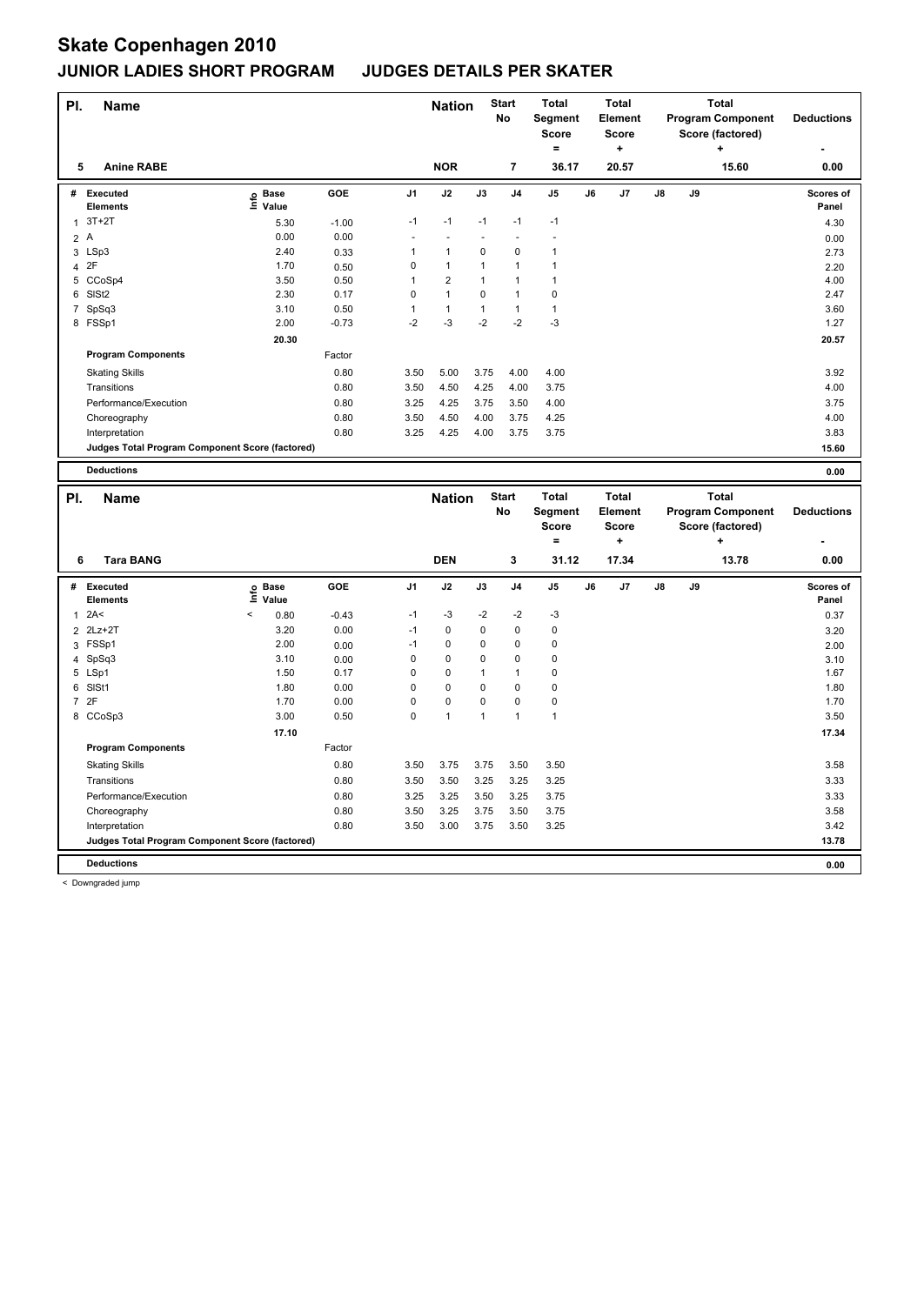| PI.            | <b>Name</b>                                     |         |                            |                   |                | <b>Nation</b> |              | <b>Start</b><br>No | <b>Total</b><br>Segment<br><b>Score</b> |    | <b>Total</b><br>Element<br><b>Score</b> |               |    | <b>Total</b><br><b>Program Component</b><br>Score (factored) | <b>Deductions</b>         |
|----------------|-------------------------------------------------|---------|----------------------------|-------------------|----------------|---------------|--------------|--------------------|-----------------------------------------|----|-----------------------------------------|---------------|----|--------------------------------------------------------------|---------------------------|
| 7              | Mikaela DAHLÖF                                  |         |                            |                   |                | <b>SWE</b>    |              | 19                 | $=$<br>30.44                            |    | ÷<br>17.14                              |               |    | ÷<br>14.30                                                   | 1.00                      |
|                |                                                 |         |                            |                   |                |               |              |                    |                                         |    |                                         |               |    |                                                              |                           |
| #              | <b>Executed</b><br><b>Elements</b>              |         | e Base<br>⊆ Value<br>Value | GOE               | J <sub>1</sub> | J2            | J3           | J <sub>4</sub>     | J <sub>5</sub>                          | J6 | J7                                      | $\mathsf{J}8$ | J9 |                                                              | <b>Scores of</b><br>Panel |
| 1              | SpSq4                                           |         | 3.40                       | 0.67              | 0              | $\mathbf{1}$  | $\mathbf{1}$ | $\mathbf{1}$       | $\pmb{0}$                               |    |                                         |               |    |                                                              | 4.07                      |
| 2              | 2A<                                             | $\,<\,$ | 0.80                       | $-0.50$           | -3             | $-3$          | $-3$         | $-3$               | $-3$                                    |    |                                         |               |    |                                                              | 0.30                      |
|                | 3 2Lz+2T                                        |         | 3.20                       | $-0.73$           | $-3$           | $-3$          | $-2$         | $-2$               | $-2$                                    |    |                                         |               |    |                                                              | 2.47                      |
|                | 4 CCoSp2                                        |         | 2.50                       | 0.50              | 0              | $\mathbf{1}$  | $\mathbf 1$  | $\mathbf{1}$       | $\mathbf{1}$                            |    |                                         |               |    |                                                              | 3.00                      |
| 5              | 2F                                              |         | 1.70                       | 0.00              | 0              | $\mathbf 0$   | 0            | 0                  | 0                                       |    |                                         |               |    |                                                              | 1.70                      |
| 6              | SISt1                                           |         | 1.80                       | 0.00              | 0              | $\mathbf 0$   | 0            | $\mathbf 0$        | 0                                       |    |                                         |               |    |                                                              | 1.80                      |
| $\overline{7}$ | FSSp2                                           |         | 2.30                       | 0.00              | 0              | $\pmb{0}$     | 0            | 0                  | 0                                       |    |                                         |               |    |                                                              | 2.30                      |
|                | 8 LSp1                                          |         | 1.50                       | 0.00              | 0              | $\mathbf 0$   | $\Omega$     | $\mathbf 0$        | $\pmb{0}$                               |    |                                         |               |    |                                                              | 1.50                      |
|                |                                                 |         | 17.20                      |                   |                |               |              |                    |                                         |    |                                         |               |    |                                                              | 17.14                     |
|                | <b>Program Components</b>                       |         |                            | Factor            |                |               |              |                    |                                         |    |                                         |               |    |                                                              |                           |
|                | <b>Skating Skills</b>                           |         |                            | 0.80              | 3.25           | 3.50          | 3.75         | 3.75               | 4.00                                    |    |                                         |               |    |                                                              | 3.67                      |
|                | Transitions                                     |         |                            | 0.80              | 3.00           | 3.25          | 3.50         | 3.50               | 3.50                                    |    |                                         |               |    |                                                              | 3.42                      |
|                | Performance/Execution                           |         |                            | 0.80              | 3.00           | 3.00          | 3.75         | 3.50               | 4.25                                    |    |                                         |               |    |                                                              | 3.42                      |
|                | Choreography                                    |         |                            | 0.80              | 3.25           | 3.00          | 4.00         | 3.75               | 4.00                                    |    |                                         |               |    |                                                              | 3.67                      |
|                | Interpretation                                  |         |                            | 0.80              | 3.25           | 2.75          | 4.00         | 3.75               | 4.25                                    |    |                                         |               |    |                                                              | 3.67                      |
|                | Judges Total Program Component Score (factored) |         |                            |                   |                |               |              |                    |                                         |    |                                         |               |    |                                                              | 14.30                     |
|                | <b>Deductions</b>                               |         |                            | Falls:<br>$-1.00$ |                |               |              |                    |                                         |    |                                         |               |    |                                                              | $-1.00$                   |

< Downgraded jump ! Jump take off with wrong edge (short)

| PI. | <b>Name</b>                                     |         |                      |                   |                | <b>Nation</b> |                | <b>Start</b><br>No | <b>Total</b><br>Segment<br><b>Score</b> |    | <b>Total</b><br>Element<br><b>Score</b> |    |    | <b>Total</b><br><b>Program Component</b><br>Score (factored) | <b>Deductions</b>         |
|-----|-------------------------------------------------|---------|----------------------|-------------------|----------------|---------------|----------------|--------------------|-----------------------------------------|----|-----------------------------------------|----|----|--------------------------------------------------------------|---------------------------|
|     |                                                 |         |                      |                   |                |               |                |                    | $=$                                     |    | ÷                                       |    |    | ÷                                                            | ٠                         |
| 8   | <b>Emma ANDERSEN</b>                            |         |                      |                   |                | <b>DEN</b>    |                | 10                 | 30.34                                   |    | 18.40                                   |    |    | 12.94                                                        | 1.00                      |
|     | # Executed<br><b>Elements</b>                   | lnfo    | <b>Base</b><br>Value | GOE               | J <sub>1</sub> | J2            | J3             | J <sub>4</sub>     | J5                                      | J6 | J <sub>7</sub>                          | J8 | J9 |                                                              | <b>Scores of</b><br>Panel |
| 1   | FSSp3                                           |         | 2.60                 | 0.00              | 0              | 0             | 0              | 0                  | 0                                       |    |                                         |    |    |                                                              | 2.60                      |
|     | $2$ 2Lz+2Lo                                     |         | 3.40                 | $-0.40$           | $-2$           | $-2$          | $-1$           | $-1$               | $-1$                                    |    |                                         |    |    |                                                              | 3.00                      |
|     | $3$ 2A<                                         | $\prec$ | 0.80                 | $-0.50$           | $-3$           | $-3$          | $-3$           | $-3$               | $-3$                                    |    |                                         |    |    |                                                              | 0.30                      |
|     | 4 LSp3                                          |         | 2.40                 | 0.50              |                | $\mathbf{1}$  | $\overline{2}$ | 1                  | 1                                       |    |                                         |    |    |                                                              | 2.90                      |
|     | 5 SpSq3                                         |         | 3.10                 | 0.00              | $\Omega$       | 0             | 0              | 0                  | 0                                       |    |                                         |    |    |                                                              | 3.10                      |
|     | 6 2F                                            |         | 1.70                 | 0.00              | 0              | 0             | 0              | 0                  | 0                                       |    |                                         |    |    |                                                              | 1.70                      |
|     | 7 SISt1                                         |         | 1.80                 | 0.00              | 0              | 0             | 0              | 0                  | 0                                       |    |                                         |    |    |                                                              | 1.80                      |
|     | 8 CCoSp3                                        |         | 3.00                 | 0.00              | 0              | 0             | 0              | 1                  | 0                                       |    |                                         |    |    |                                                              | 3.00                      |
|     |                                                 |         | 18.80                |                   |                |               |                |                    |                                         |    |                                         |    |    |                                                              | 18.40                     |
|     | <b>Program Components</b>                       |         |                      | Factor            |                |               |                |                    |                                         |    |                                         |    |    |                                                              |                           |
|     | <b>Skating Skills</b>                           |         |                      | 0.80              | 3.00           | 3.50          | 4.00           | 3.25               | 3.50                                    |    |                                         |    |    |                                                              | 3.42                      |
|     | Transitions                                     |         |                      | 0.80              | 2.75           | 3.25          | 3.50           | 3.00               | 3.25                                    |    |                                         |    |    |                                                              | 3.17                      |
|     | Performance/Execution                           |         |                      | 0.80              | 3.00           | 3.00          | 3.75           | 3.00               | 3.50                                    |    |                                         |    |    |                                                              | 3.17                      |
|     | Choreography                                    |         |                      | 0.80              | 2.75           | 3.25          | 4.25           | 3.25               | 3.50                                    |    |                                         |    |    |                                                              | 3.33                      |
|     | Interpretation                                  |         |                      | 0.80              | 2.75           | 3.00          | 4.25           | 3.00               | 3.25                                    |    |                                         |    |    |                                                              | 3.08                      |
|     | Judges Total Program Component Score (factored) |         |                      |                   |                |               |                |                    |                                         |    |                                         |    |    |                                                              | 12.94                     |
|     | <b>Deductions</b>                               |         |                      | Falls:<br>$-1.00$ |                |               |                |                    |                                         |    |                                         |    |    |                                                              | $-1.00$                   |
|     | - Doumaraded iuma                               |         |                      |                   |                |               |                |                    |                                         |    |                                         |    |    |                                                              |                           |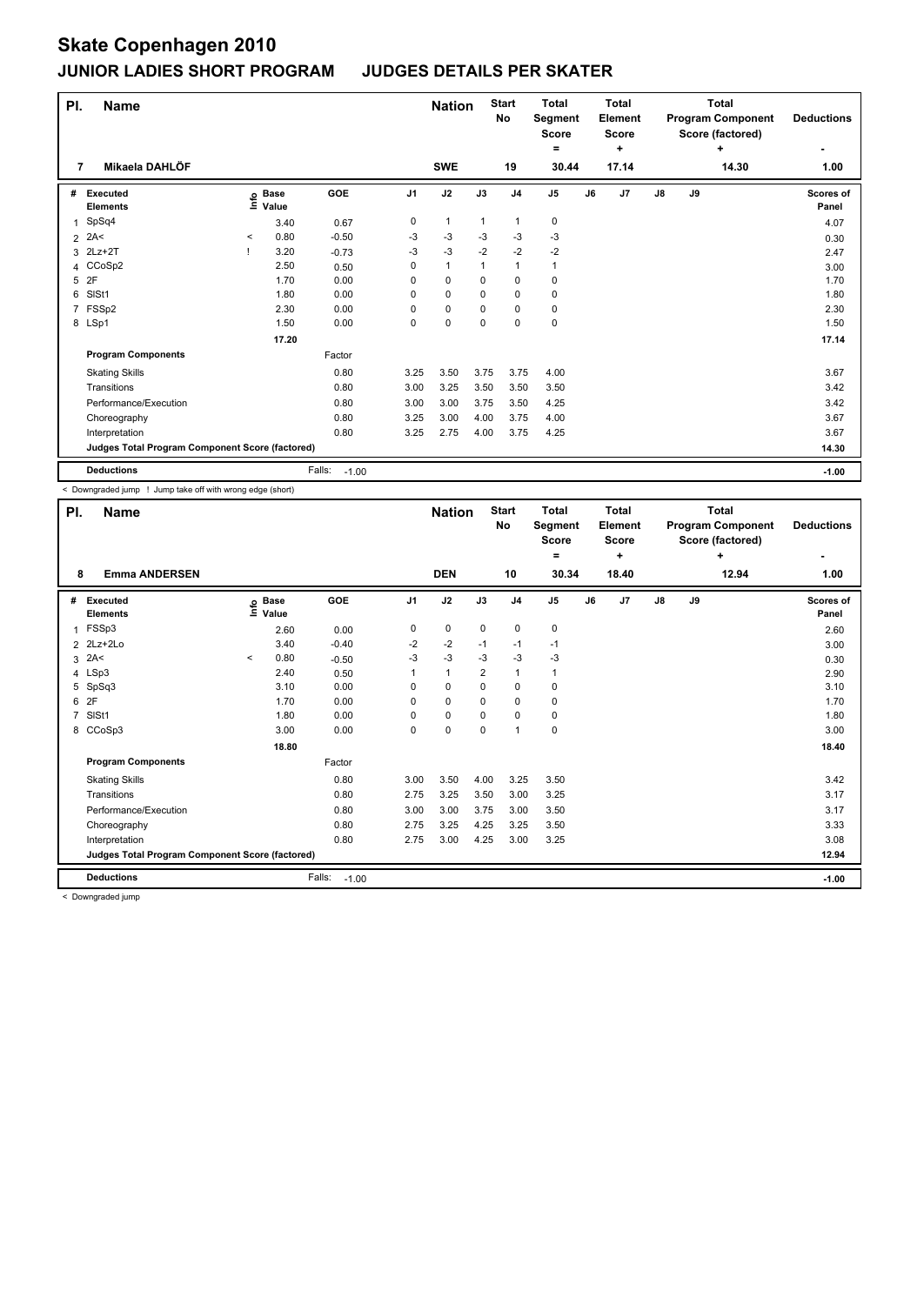| PI.            | <b>Name</b>                                     |       |                      |                   |                | <b>Nation</b> |          | <b>Start</b><br>No | <b>Total</b><br>Segment<br><b>Score</b> |    | <b>Total</b><br>Element<br><b>Score</b> |               |    | <b>Total</b><br><b>Program Component</b><br>Score (factored) | <b>Deductions</b>         |
|----------------|-------------------------------------------------|-------|----------------------|-------------------|----------------|---------------|----------|--------------------|-----------------------------------------|----|-----------------------------------------|---------------|----|--------------------------------------------------------------|---------------------------|
|                |                                                 |       |                      |                   |                |               |          |                    | =                                       |    | ٠                                       |               |    | ÷                                                            |                           |
| 9              | <b>Rosaliina KUPARINEN</b>                      |       |                      |                   |                | <b>FIN</b>    |          | 4                  | 30.23                                   |    | 16.37                                   |               |    | 14.86                                                        | 1.00                      |
| #              | <b>Executed</b><br><b>Elements</b>              | lnfo  | <b>Base</b><br>Value | <b>GOE</b>        | J <sub>1</sub> | J2            | J3       | J <sub>4</sub>     | J <sub>5</sub>                          | J6 | J7                                      | $\mathsf{J}8$ | J9 |                                                              | <b>Scores of</b><br>Panel |
| 1              | 2A                                              |       | 3.50                 | 0.00              | 0              | $\mathbf{1}$  | 0        | 0                  | 0                                       |    |                                         |               |    |                                                              | 3.50                      |
|                | 2 3S<+COMBO                                     | $\,<$ | 1.30                 | $-1.00$           | $-3$           | $-3$          | $-3$     | $-3$               | $-3$                                    |    |                                         |               |    |                                                              | 0.30                      |
|                | 3 FSSp3                                         |       | 2.60                 | 0.00              | 0              | $\mathbf{1}$  | $\Omega$ | $\mathbf 0$        | 0                                       |    |                                         |               |    |                                                              | 2.60                      |
|                | 4 SpSq2                                         |       | 2.30                 | 0.17              | 0              | $\mathbf{1}$  | $\Omega$ | $\mathbf{1}$       | $\mathbf 0$                             |    |                                         |               |    |                                                              | 2.47                      |
| 5              | 2F                                              |       | 1.70                 | 0.00              | 0              | $\mathbf 0$   | 0        | $\mathbf 0$        | 0                                       |    |                                         |               |    |                                                              | 1.70                      |
|                | 6 CCoSp2                                        |       | 2.50                 | 0.00              | $\Omega$       | $\mathbf 0$   | 0        | $\mathbf 1$        | 0                                       |    |                                         |               |    |                                                              | 2.50                      |
| $\overline{7}$ | SIS <sub>t1</sub>                               |       | 1.80                 | 0.00              | $\Omega$       | $\mathbf 0$   | 0        | $\mathbf 0$        | $\mathbf 0$                             |    |                                         |               |    |                                                              | 1.80                      |
|                | 8 LSp1                                          |       | 1.50                 | 0.00              | 0              | $\mathbf 0$   | 0        | $\mathbf 0$        | $\pmb{0}$                               |    |                                         |               |    |                                                              | 1.50                      |
|                |                                                 |       | 17.20                |                   |                |               |          |                    |                                         |    |                                         |               |    |                                                              | 16.37                     |
|                | <b>Program Components</b>                       |       |                      | Factor            |                |               |          |                    |                                         |    |                                         |               |    |                                                              |                           |
|                | <b>Skating Skills</b>                           |       |                      | 0.80              | 3.50           | 4.50          | 3.75     | 4.00               | 3.75                                    |    |                                         |               |    |                                                              | 3.83                      |
|                | Transitions                                     |       |                      | 0.80              | 3.50           | 4.25          | 4.00     | 3.75               | 3.25                                    |    |                                         |               |    |                                                              | 3.75                      |
|                | Performance/Execution                           |       |                      | 0.80              | 3.25           | 4.00          | 3.50     | 3.75               | 4.00                                    |    |                                         |               |    |                                                              | 3.75                      |
|                | Choreography                                    |       |                      | 0.80              | 3.25           | 3.75          | 3.75     | 3.75               | 3.75                                    |    |                                         |               |    |                                                              | 3.75                      |
|                | Interpretation                                  |       |                      | 0.80              | 3.25           | 3.75          | 3.25     | 3.75               | 3.50                                    |    |                                         |               |    |                                                              | 3.50                      |
|                | Judges Total Program Component Score (factored) |       |                      |                   |                |               |          |                    |                                         |    |                                         |               |    |                                                              | 14.86                     |
|                | <b>Deductions</b>                               |       |                      | Falls:<br>$-1.00$ |                |               |          |                    |                                         |    |                                         |               |    |                                                              | $-1.00$                   |

| PI. | <b>Name</b>                                     |                              |         |                | <b>Nation</b> |      | <b>Start</b><br>No | <b>Total</b><br>Segment<br><b>Score</b> |    | <b>Total</b><br>Element<br><b>Score</b> |               |    | <b>Total</b><br><b>Program Component</b><br>Score (factored) | <b>Deductions</b>         |
|-----|-------------------------------------------------|------------------------------|---------|----------------|---------------|------|--------------------|-----------------------------------------|----|-----------------------------------------|---------------|----|--------------------------------------------------------------|---------------------------|
|     |                                                 |                              |         |                |               |      |                    | $=$                                     |    | ÷                                       |               |    | ÷                                                            | ٠                         |
| 10  | Jennifer OLOFSSON                               |                              |         |                | <b>SWE</b>    |      | 12                 | 29.48                                   |    | 16.40                                   |               |    | 13.08                                                        | 0.00                      |
| #   | Executed<br><b>Elements</b>                     | <b>Base</b><br>١nf٥<br>Value | GOE     | J <sub>1</sub> | J2            | J3   | J <sub>4</sub>     | J <sub>5</sub>                          | J6 | J <sub>7</sub>                          | $\mathsf{J}8$ | J9 |                                                              | <b>Scores of</b><br>Panel |
| 1   | $2Lz+2T$                                        | 3.20                         | 0.00    |                | 0             | 0    | 0                  | 0                                       |    |                                         |               |    |                                                              | 3.20                      |
|     | $2$ 1A                                          | 0.80                         | $-0.50$ | $-3$           | $-3$          | $-3$ | $-3$               | $-3$                                    |    |                                         |               |    |                                                              | 0.30                      |
|     | 3 LSp1                                          | 1.50                         | 0.00    | 0              | 0             | 0    | 0                  | 0                                       |    |                                         |               |    |                                                              | 1.50                      |
|     | 4 SpSq4                                         | 3.40                         | 0.00    | 0              | 0             | 0    | 1                  | 0                                       |    |                                         |               |    |                                                              | 3.40                      |
|     | 5 2F                                            | 1.70                         | 0.00    | $\Omega$       | 0             | 0    | 0                  | 0                                       |    |                                         |               |    |                                                              | 1.70                      |
| 6   | FSSp1                                           | 2.00                         | 0.00    | 0              | 0             | 0    | $-1$               | 0                                       |    |                                         |               |    |                                                              | 2.00                      |
|     | 7 SISt1                                         | 1.80                         | 0.00    | $\Omega$       | 0             | 0    | $\mathbf 0$        | 0                                       |    |                                         |               |    |                                                              | 1.80                      |
|     | 8 CCoSp2                                        | 2.50                         | 0.00    | 0              | 0             | 0    | 0                  | 0                                       |    |                                         |               |    |                                                              | 2.50                      |
|     |                                                 | 16.90                        |         |                |               |      |                    |                                         |    |                                         |               |    |                                                              | 16.40                     |
|     | <b>Program Components</b>                       |                              | Factor  |                |               |      |                    |                                         |    |                                         |               |    |                                                              |                           |
|     | <b>Skating Skills</b>                           |                              | 0.80    | 3.00           | 3.50          | 3.50 | 3.50               | 3.50                                    |    |                                         |               |    |                                                              | 3.50                      |
|     | Transitions                                     |                              | 0.80    | 2.75           | 3.25          | 3.00 | 3.50               | 3.25                                    |    |                                         |               |    |                                                              | 3.17                      |
|     | Performance/Execution                           |                              | 0.80    | 3.00           | 3.25          | 3.00 | 3.25               | 3.75                                    |    |                                         |               |    |                                                              | 3.17                      |
|     | Choreography                                    |                              | 0.80    | 3.00           | 3.25          | 3.25 | 3.50               | 3.75                                    |    |                                         |               |    |                                                              | 3.33                      |
|     | Interpretation                                  |                              | 0.80    | 3.00           | 3.00          | 2.75 | 3.50               | 3.50                                    |    |                                         |               |    |                                                              | 3.17                      |
|     | Judges Total Program Component Score (factored) |                              |         |                |               |      |                    |                                         |    |                                         |               |    |                                                              | 13.08                     |
|     | <b>Deductions</b>                               |                              |         |                |               |      |                    |                                         |    |                                         |               |    |                                                              | 0.00                      |
|     |                                                 |                              |         |                |               |      |                    |                                         |    |                                         |               |    |                                                              |                           |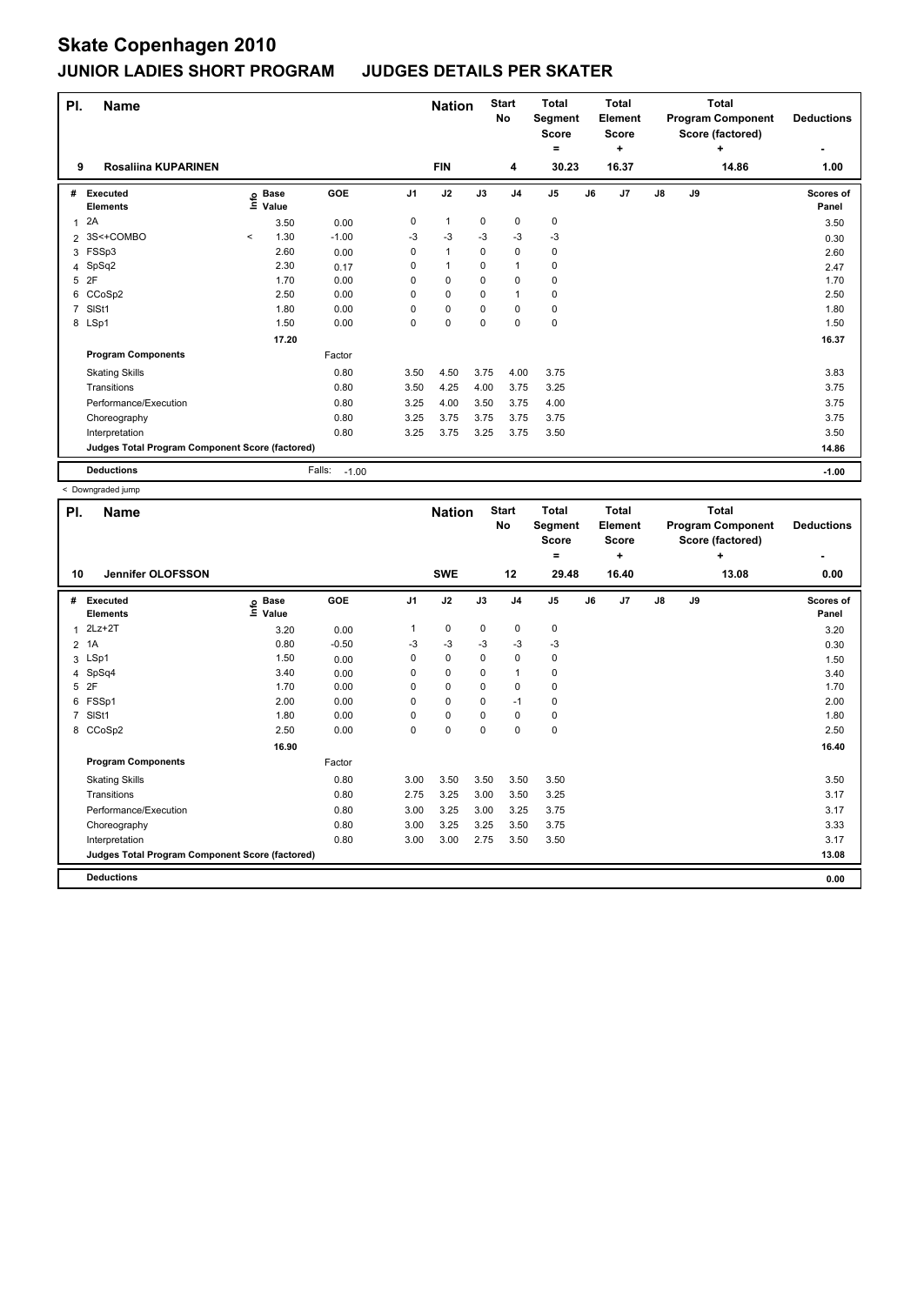| PI.            | <b>Name</b>                                     |       |                            |            |                | <b>Nation</b> |      | <b>Start</b><br>No | <b>Total</b><br>Segment<br>Score |    | <b>Total</b><br>Element<br><b>Score</b> | <b>Total</b><br><b>Program Component</b><br>Score (factored)<br>÷ |    |       | <b>Deductions</b>         |
|----------------|-------------------------------------------------|-------|----------------------------|------------|----------------|---------------|------|--------------------|----------------------------------|----|-----------------------------------------|-------------------------------------------------------------------|----|-------|---------------------------|
| 11             | <b>Lene Marie STENERSEN</b>                     |       |                            |            |                | <b>NOR</b>    |      | 18                 | ۰<br>28.81                       |    | ÷<br>16.47                              |                                                                   |    | 12.34 | 0.00                      |
| #              | <b>Executed</b><br><b>Elements</b>              |       | e Base<br>⊑ Value<br>Value | <b>GOE</b> | J <sub>1</sub> | J2            | J3   | J <sub>4</sub>     | J <sub>5</sub>                   | J6 | J7                                      | $\mathsf{J}8$                                                     | J9 |       | <b>Scores of</b><br>Panel |
| 1              | 2A<                                             | $\,<$ | 0.80                       | $-0.50$    | $-3$           | $-3$          | $-3$ | $-3$               | $-3$                             |    |                                         |                                                                   |    |       | 0.30                      |
| $\overline{2}$ | $2Lo+2T$                                        |       | 2.80                       | 0.00       | 0              | $\pmb{0}$     | 0    | $\pmb{0}$          | $\pmb{0}$                        |    |                                         |                                                                   |    |       | 2.80                      |
|                | 3 FSSp1                                         |       | 2.00                       | 0.00       | 0              | $\mathbf 0$   | 0    | $\mathbf 0$        | 0                                |    |                                         |                                                                   |    |       | 2.00                      |
| 4              | SpSq4                                           |       | 3.40                       | 0.00       |                | $\mathbf 0$   | 0    | 0                  | $\pmb{0}$                        |    |                                         |                                                                   |    |       | 3.40                      |
| 5              | 2F                                              |       | 1.70                       | $-0.20$    | 0              | $-1$          | $-1$ | $-1$               | 0                                |    |                                         |                                                                   |    |       | 1.50                      |
|                | 6 LSp1                                          |       | 1.50                       | 0.00       | 0              | $\mathbf 0$   | 0    | $\mathbf 0$        | $\mathbf{1}$                     |    |                                         |                                                                   |    |       | 1.50                      |
| $\overline{7}$ | SISt1                                           |       | 1.80                       | 0.00       | 0              | $\mathbf 0$   | 0    | $\mathbf 0$        | 0                                |    |                                         |                                                                   |    |       | 1.80                      |
|                | 8 CCoSp3                                        |       | 3.00                       | 0.17       | 0              | $\mathbf 0$   | 0    | $\mathbf{1}$       | $\mathbf{1}$                     |    |                                         |                                                                   |    |       | 3.17                      |
|                |                                                 |       | 17.00                      |            |                |               |      |                    |                                  |    |                                         |                                                                   |    |       | 16.47                     |
|                | <b>Program Components</b>                       |       |                            | Factor     |                |               |      |                    |                                  |    |                                         |                                                                   |    |       |                           |
|                | <b>Skating Skills</b>                           |       |                            | 0.80       | 3.00           | 3.25          | 3.50 | 3.50               | 3.25                             |    |                                         |                                                                   |    |       | 3.33                      |
|                | Transitions                                     |       |                            | 0.80       | 3.00           | 2.75          | 3.25 | 3.00               | 3.00                             |    |                                         |                                                                   |    |       | 3.00                      |
|                | Performance/Execution                           |       |                            | 0.80       | 2.75           | 2.75          | 3.00 | 3.25               | 3.50                             |    |                                         |                                                                   |    |       | 3.00                      |
|                | Choreography                                    |       |                            | 0.80       | 3.00           | 3.00          | 3.25 | 3.25               | 3.25                             |    |                                         |                                                                   |    |       | 3.17                      |
|                | Interpretation                                  |       |                            | 0.80       | 2.75           | 2.75          | 3.00 | 3.00               | 3.25                             |    |                                         |                                                                   |    |       | 2.92                      |
|                | Judges Total Program Component Score (factored) |       |                            |            |                |               |      |                    |                                  |    |                                         |                                                                   |    |       | 12.34                     |
|                | <b>Deductions</b>                               |       |                            |            |                |               |      |                    |                                  |    |                                         |                                                                   |    |       | 0.00                      |

**Name Deductions - Nation Total Pl. Start Segment Score = Total Element Score + Total Program Component Score (factored) + No # Executed Elements Base Value GOE J1 J2 J3 J4 J5 J6 J7 J8 J9 Scores of Panel** <sup>1</sup> 2A< < 0.80 -0.50 -3 -3 -3 -3 -3 0.30 **Info 12 Celilie Bygnes MELING NOR 11 26.54 13.80 13.74 1.00** 2 FSSp1 2.00 -0.30 -1 -1 -1 0 -1 1.70 3 1Lz+2T 1.90 -1.00 -3 -3 -3 -3 -3 0.90 4 CCoSp3 3.00 0.00 -1 1 0 0 0 3.00 5 SlSt1 1.80 0.00 0 0 0 1 0 1.80 6 2F ! 1.70 -0.30 -2 -1 -1 -1 -1 1.40 7 SpSq2 2.30 0.00 0 0 0 1 0 2.30 8 LSp2 1.90 0.50 0 1 2 1 1 2.40  **15.40 13.80 13.80 Program Components**  Skating Skills 2.75 3.50 3.50 3.75 3.75 0.80 3.58 Factor Transitions 0.80 2.50 3.50 3.25 3.50 3.25 3.33 Performance/Execution 0.80 2.50 3.25 3.50 3.50 3.75 3.42 Choreography 0.80 2.75 3.25 3.50 3.50 3.50 3.42 Interpretation 6.80 0.80 2.75 3.00 3.75 3.75 3.50 3.75 3.50 3.42 **Deductions** Falls: -1.00 **-1.00 Judges Total Program Component Score (factored) 13.74**

< Downgraded jump ! Jump take off with wrong edge (short)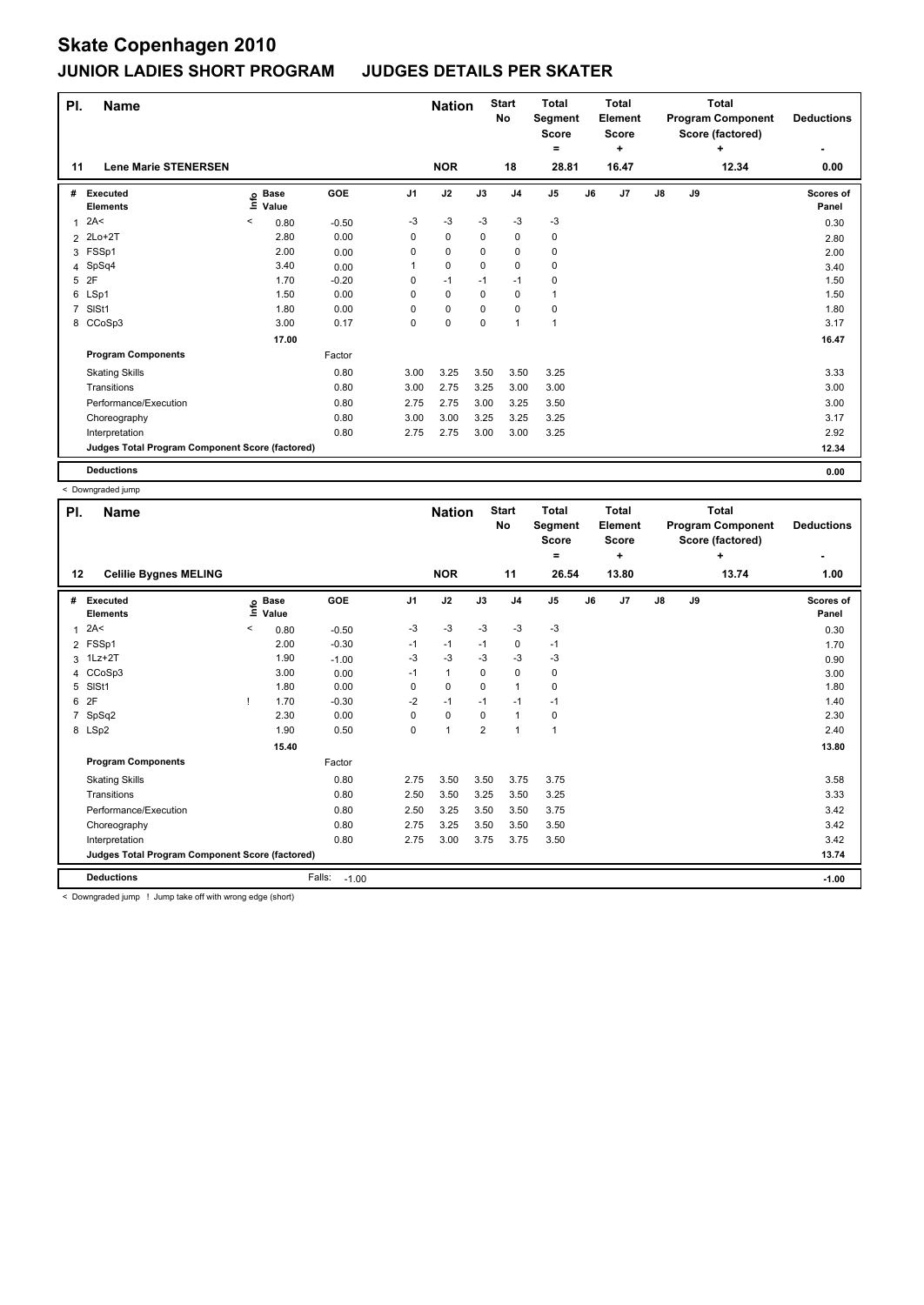| PI.            | <b>Name</b>                                     |         |                            |         |                | <b>Nation</b>            |             | <b>Start</b><br><b>No</b> | <b>Total</b><br>Segment<br><b>Score</b> |    | <b>Total</b><br>Element<br><b>Score</b> | <b>Total</b><br><b>Program Component</b><br>Score (factored)<br>÷ |    |       | <b>Deductions</b>  |
|----------------|-------------------------------------------------|---------|----------------------------|---------|----------------|--------------------------|-------------|---------------------------|-----------------------------------------|----|-----------------------------------------|-------------------------------------------------------------------|----|-------|--------------------|
|                |                                                 |         |                            |         |                |                          |             |                           | =                                       |    | ÷                                       |                                                                   |    |       |                    |
| 13             | <b>Michel KAATTARI</b>                          |         |                            |         |                | <b>FIN</b>               |             | 9                         | 26.23                                   |    | 14.03                                   |                                                                   |    | 12.20 | 0.00               |
| #              | <b>Executed</b><br><b>Elements</b>              |         | e Base<br>⊆ Value<br>Value | GOE     | J <sub>1</sub> | J2                       | J3          | J <sub>4</sub>            | J <sub>5</sub>                          | J6 | J7                                      | J8                                                                | J9 |       | Scores of<br>Panel |
| 1              | 2Lz+2Lo                                         |         | 3.40                       | 0.00    | 0              | $-1$                     | $\mathbf 0$ | $\pmb{0}$                 | $\pmb{0}$                               |    |                                         |                                                                   |    |       | 3.40               |
| 2              | SpSq3                                           |         | 3.10                       | 0.33    | 0              | $\mathbf{1}$             | 0           | $\mathbf{1}$              | $\mathbf{1}$                            |    |                                         |                                                                   |    |       | 3.43               |
|                | $3$ 2A<                                         | $\prec$ | 0.80                       | $-0.50$ | $-3$           | $-2$                     | $-3$        | $-3$                      | $-3$                                    |    |                                         |                                                                   |    |       | 0.30               |
| 4              | FSSp                                            |         | 0.00                       | 0.00    | ٠              | $\overline{\phantom{a}}$ |             | ٠                         | -                                       |    |                                         |                                                                   |    |       | 0.00               |
| 5              | 2F                                              | e       | 1.70                       | $-0.60$ | $-2$           | $-2$                     | $-2$        | $\mathbf 0$               | $-2$                                    |    |                                         |                                                                   |    |       | 1.10               |
|                | 6 CCoSp2                                        |         | 2.50                       | 0.00    | 0              | $\mathbf 0$              | $-1$        | 0                         | $\pmb{0}$                               |    |                                         |                                                                   |    |       | 2.50               |
| $\overline{7}$ | CiSt1                                           |         | 1.80                       | 0.00    | 0              | $\mathbf 0$              | 0           | 0                         | $-1$                                    |    |                                         |                                                                   |    |       | 1.80               |
|                | 8 LSp1                                          |         | 1.50                       | 0.00    | 0              | $\mathbf 0$              | $\mathbf 0$ | $\mathbf 0$               | $\pmb{0}$                               |    |                                         |                                                                   |    |       | 1.50               |
|                |                                                 |         | 14.80                      |         |                |                          |             |                           |                                         |    |                                         |                                                                   |    |       | 14.03              |
|                | <b>Program Components</b>                       |         |                            | Factor  |                |                          |             |                           |                                         |    |                                         |                                                                   |    |       |                    |
|                | <b>Skating Skills</b>                           |         |                            | 0.80    | 2.50           | 3.00                     | 3.00        | 3.50                      | 3.50                                    |    |                                         |                                                                   |    |       | 3.17               |
|                | Transitions                                     |         |                            | 0.80    | 2.50           | 3.00                     | 3.00        | 3.25                      | 3.25                                    |    |                                         |                                                                   |    |       | 3.08               |
|                | Performance/Execution                           |         |                            | 0.80    | 2.25           | 2.75                     | 3.00        | 3.25                      | 3.25                                    |    |                                         |                                                                   |    |       | 3.00               |
|                | Choreography                                    |         |                            | 0.80    | 2.50           | 2.75                     | 3.25        | 3.50                      | 3.50                                    |    |                                         |                                                                   |    |       | 3.17               |
|                | Interpretation                                  |         |                            | 0.80    | 2.50           | 2.50                     | 2.75        | 3.25                      | 3.25                                    |    |                                         |                                                                   |    |       | 2.83               |
|                | Judges Total Program Component Score (factored) |         |                            |         |                |                          |             |                           |                                         |    |                                         |                                                                   |    |       | 12.20              |
|                | <b>Deductions</b>                               |         |                            |         |                |                          |             |                           |                                         |    |                                         |                                                                   |    |       | 0.00               |

< Downgraded jump e Jump take off with wrong edge (long)

| PI. | <b>Name</b>                                     |                              |                   |                | <b>Nation</b> |      | <b>Start</b><br>No | <b>Total</b><br><b>Segment</b><br><b>Score</b> |    | <b>Total</b><br>Element<br><b>Score</b> |    |    | <b>Total</b><br><b>Program Component</b><br>Score (factored) | <b>Deductions</b>         |
|-----|-------------------------------------------------|------------------------------|-------------------|----------------|---------------|------|--------------------|------------------------------------------------|----|-----------------------------------------|----|----|--------------------------------------------------------------|---------------------------|
| 14  | Oda Franziska HALVORSEN                         |                              |                   |                | <b>NOR</b>    |      | 17                 | $=$<br>25.41                                   |    | ÷<br>13.53                              |    |    | ÷<br>12.88                                                   | ٠<br>1.00                 |
|     |                                                 |                              |                   |                |               |      |                    |                                                |    |                                         |    |    |                                                              |                           |
|     | # Executed<br><b>Elements</b>                   | <b>Base</b><br>١nto<br>Value | GOE               | J <sub>1</sub> | J2            | J3   | J <sub>4</sub>     | J5                                             | J6 | J <sub>7</sub>                          | J8 | J9 |                                                              | <b>Scores of</b><br>Panel |
| 1   | 2A<                                             | $\,<\,$<br>0.80              | $-0.50$           | $-3$           | $-3$          | $-3$ | $-3$               | $-3$                                           |    |                                         |    |    |                                                              | 0.30                      |
|     | 2 2Lo+2Lo                                       | 3.00                         | $-0.30$           | $-1$           | $-2$          | $-1$ | $-1$               | $-1$                                           |    |                                         |    |    |                                                              | 2.70                      |
|     | 3 CCoSp2                                        | 2.50                         | 0.00              | 0              | $-1$          | 0    | $\mathbf 0$        | 0                                              |    |                                         |    |    |                                                              | 2.50                      |
|     | 4 2F                                            | 1.70                         | 0.00              | 0              | $\mathbf{1}$  | 0    | $\mathbf 0$        | 0                                              |    |                                         |    |    |                                                              | 1.70                      |
|     | 5 FSSp                                          | 0.00                         | 0.00              |                |               |      | $\blacksquare$     | $\overline{\phantom{a}}$                       |    |                                         |    |    |                                                              | 0.00                      |
| 6   | SISt1                                           | 1.80                         | 0.00              | 0              | 0             | 0    | 0                  | 0                                              |    |                                         |    |    |                                                              | 1.80                      |
|     | 7 SpSq2                                         | 2.30                         | 0.00              | 0              | 0             | 0    | 1                  | 0                                              |    |                                         |    |    |                                                              | 2.30                      |
|     | 8 LSp2                                          | 1.90                         | 0.33              | 1              | 0             | 1    | 1                  | 0                                              |    |                                         |    |    |                                                              | 2.23                      |
|     |                                                 | 14.00                        |                   |                |               |      |                    |                                                |    |                                         |    |    |                                                              | 13.53                     |
|     | <b>Program Components</b>                       |                              | Factor            |                |               |      |                    |                                                |    |                                         |    |    |                                                              |                           |
|     | <b>Skating Skills</b>                           |                              | 0.80              | 3.00           | 3.50          | 3.25 | 3.75               | 3.50                                           |    |                                         |    |    |                                                              | 3.42                      |
|     | Transitions                                     |                              | 0.80              | 2.75           | 3.00          | 3.00 | 3.50               | 3.25                                           |    |                                         |    |    |                                                              | 3.08                      |
|     | Performance/Execution                           |                              | 0.80              | 2.75           | 3.00          | 3.00 | 3.50               | 3.50                                           |    |                                         |    |    |                                                              | 3.17                      |
|     | Choreography                                    |                              | 0.80              | 3.00           | 3.25          | 3.25 | 3.75               | 3.25                                           |    |                                         |    |    |                                                              | 3.25                      |
|     | Interpretation                                  |                              | 0.80              | 3.00           | 2.75          | 3.25 | 3.50               | 3.25                                           |    |                                         |    |    |                                                              | 3.17                      |
|     | Judges Total Program Component Score (factored) |                              |                   |                |               |      |                    |                                                |    |                                         |    |    |                                                              | 12.88                     |
|     | <b>Deductions</b>                               |                              | Falls:<br>$-1.00$ |                |               |      |                    |                                                |    |                                         |    |    |                                                              | $-1.00$                   |
|     | Doumanaded inner                                |                              |                   |                |               |      |                    |                                                |    |                                         |    |    |                                                              |                           |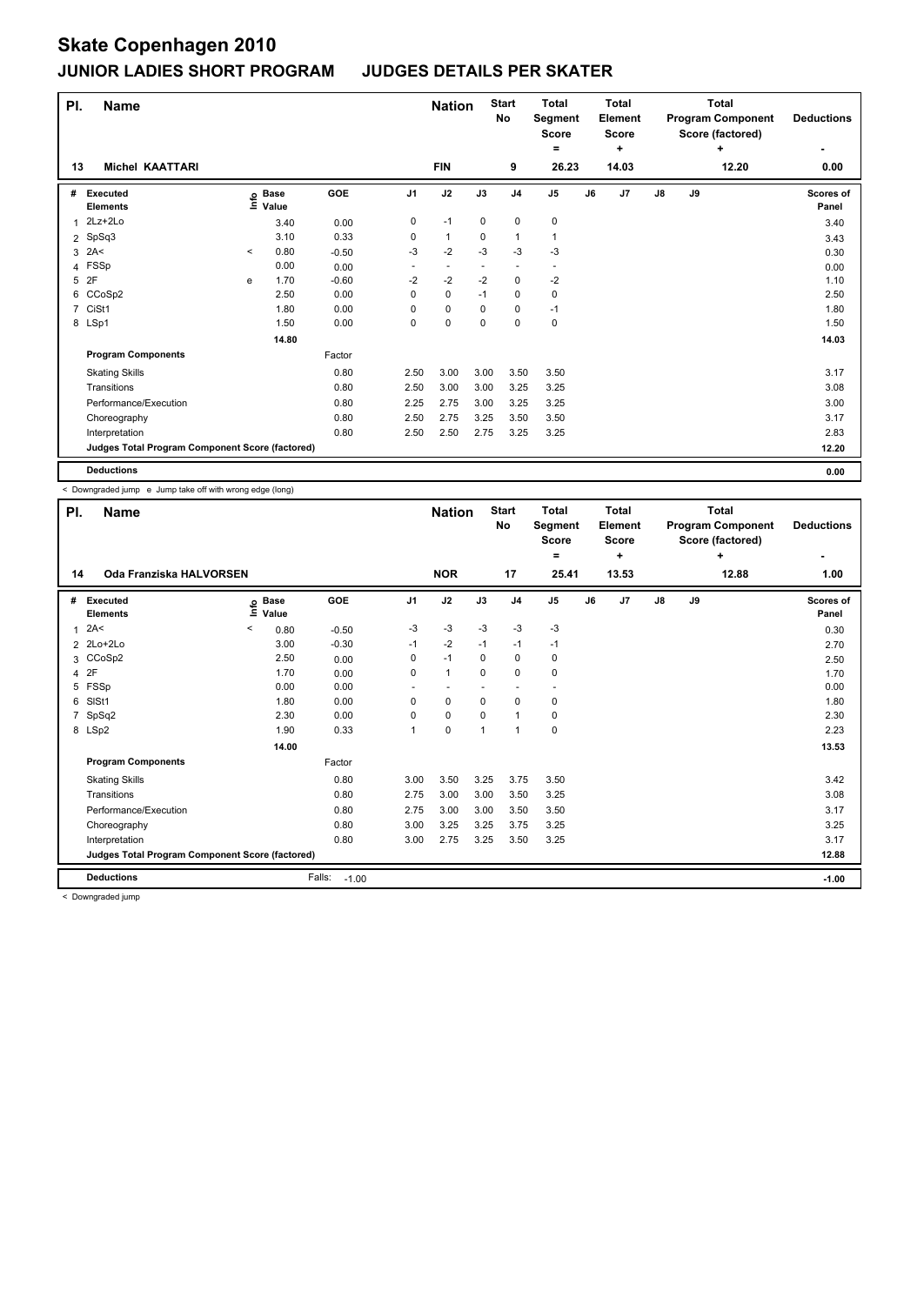| PI.            | <b>Name</b>                                     |         |                      |         |                | <b>Nation</b> |             | <b>Start</b><br>No | <b>Total</b><br>Segment<br><b>Score</b> |    | <b>Total</b><br>Element<br><b>Score</b> |    |    | <b>Total</b><br><b>Program Component</b><br>Score (factored) | <b>Deductions</b>  |
|----------------|-------------------------------------------------|---------|----------------------|---------|----------------|---------------|-------------|--------------------|-----------------------------------------|----|-----------------------------------------|----|----|--------------------------------------------------------------|--------------------|
|                |                                                 |         |                      |         |                |               |             |                    | ۰                                       |    | ÷                                       |    |    | ÷                                                            | ٠                  |
| 15             | Josefin HOLMSTRÖM                               |         |                      |         |                | <b>SWE</b>    |             | 22                 | 25.07                                   |    | 13.63                                   |    |    | 11.44                                                        | 0.00               |
| #              | Executed<br><b>Elements</b>                     | Info    | <b>Base</b><br>Value | GOE     | J <sub>1</sub> | J2            | J3          | J <sub>4</sub>     | J <sub>5</sub>                          | J6 | J7                                      | J8 | J9 |                                                              | Scores of<br>Panel |
| 1              | SpSq1                                           |         | 1.80                 | 0.00    | 0              | 0             | $\pmb{0}$   | $\overline{1}$     | $\pmb{0}$                               |    |                                         |    |    |                                                              | 1.80               |
| $\overline{2}$ | 1A<                                             | $\,<\,$ | 0.00                 | 0.00    |                |               |             |                    |                                         |    |                                         |    |    |                                                              | 0.00               |
| 3              | 2F                                              |         | 1.70                 | 0.00    | 0              | $\mathbf 0$   | $\mathbf 0$ | $\pmb{0}$          | $\pmb{0}$                               |    |                                         |    |    |                                                              | 1.70               |
| 4              | $2Lz+2T$                                        |         | 3.20                 | 0.00    | 0              | $\mathbf 0$   | 0           | 0                  | 0                                       |    |                                         |    |    |                                                              | 3.20               |
| 5              | CCoSp2                                          |         | 2.50                 | 0.00    | 0              | $\mathbf 0$   | $-1$        | $\pmb{0}$          | $\pmb{0}$                               |    |                                         |    |    |                                                              | 2.50               |
| 6              | CiSt1                                           |         | 1.80                 | 0.00    | 0              | $\mathbf 0$   | 0           | $\mathbf 0$        | $-1$                                    |    |                                         |    |    |                                                              | 1.80               |
| $\overline{7}$ | FSSp2                                           |         | 2.30                 | $-0.30$ | $-1$           | $-1$          | 0           | $-1$               | $-1$                                    |    |                                         |    |    |                                                              | 2.00               |
|                | 8 LSp1                                          |         | 1.50                 | $-0.87$ | $-1$           | $-2$          | $-3$        | $-3$               | $-3$                                    |    |                                         |    |    |                                                              | 0.63               |
|                |                                                 |         | 14.80                |         |                |               |             |                    |                                         |    |                                         |    |    |                                                              | 13.63              |
|                | <b>Program Components</b>                       |         |                      | Factor  |                |               |             |                    |                                         |    |                                         |    |    |                                                              |                    |
|                | <b>Skating Skills</b>                           |         |                      | 0.80    | 2.50           | 3.00          | 3.00        | 3.50               | 3.25                                    |    |                                         |    |    |                                                              | 3.08               |
|                | Transitions                                     |         |                      | 0.80    | 2.50           | 3.00          | 2.75        | 3.00               | 2.75                                    |    |                                         |    |    |                                                              | 2.83               |
|                | Performance/Execution                           |         |                      | 0.80    | 2.25           | 2.50          | 2.75        | 3.25               | 3.25                                    |    |                                         |    |    |                                                              | 2.83               |
|                | Choreography                                    |         |                      | 0.80    | 2.25           | 2.50          | 3.00        | 3.25               | 3.00                                    |    |                                         |    |    |                                                              | 2.83               |
|                | Interpretation                                  |         |                      | 0.80    | 2.25           | 2.50          | 2.75        | 3.00               | 3.00                                    |    |                                         |    |    |                                                              | 2.75               |
|                | Judges Total Program Component Score (factored) |         |                      |         |                |               |             |                    |                                         |    |                                         |    |    |                                                              | 11.44              |
|                | <b>Deductions</b>                               |         |                      |         |                |               |             |                    |                                         |    |                                         |    |    |                                                              | 0.00               |

 < Downgraded jump **Name Deductions Nation Total Pl. Start Segment Score = Total Element Score + Total Program Component Score (factored) + No # Executed Elements Base Value GOE J1 J2 J3 J4 J5 J6 J7 J8 J9 Scores of**  <sup>1</sup> FSSp2 2.30 0.00 <sup>0</sup> <sup>0</sup> <sup>0</sup> <sup>0</sup> -1 2.30 **Info 16 Julie BERTELSEN DEN 6 23.92 13.70 11.22 1.00** 2 2Lz+T 1.90 -1.00 -3 -3 -3 -3 -3 0.90  $3$   $2$   $5$   $1$   $30$   $1.70$   $-0.40$   $-1$   $-2$   $-1$   $-2$   $-1$ 4 LSp1 1.50 <sub>0.30</sub> 0 -1 -1 -2 1.20 5 SpSq4 3.40 0.00 0 0 0 1 0 3.40 6 2A< < 0.80 -0.50 -3 -3 -3 -3 -3 0.30 7 CiSt1 1.80 0.00 0 0 0 0 -1 1.80 8 CCoSp2 2.50 0.00 0 0 0 0 0 2.50  **15.90** 13.70 **Program Components**  Skating Skills **2.75** 3.00 3.25 3.00 2.75 Factor 0.80 2.75 3.00 3.25 3.00 2.75 2.92 Transitions 0.80 2.50 2.75 3.00 2.75 2.50 2.67 Performance/Execution 0.80 2.75 3.00 2.75 2.75 2.75 2.75 Choreography 0.80 2.75 3.25 3.00 3.00 3.00 3.00 Interpretation 0.80 2.50 2.50 2.75 2.75 2.75 2.67 **Deductions** Falls: -1.00 **-1.00 Judges Total Program Component Score (factored) 11.22**

**-**

**Panel**

< Downgraded jump ! Jump take off with wrong edge (short)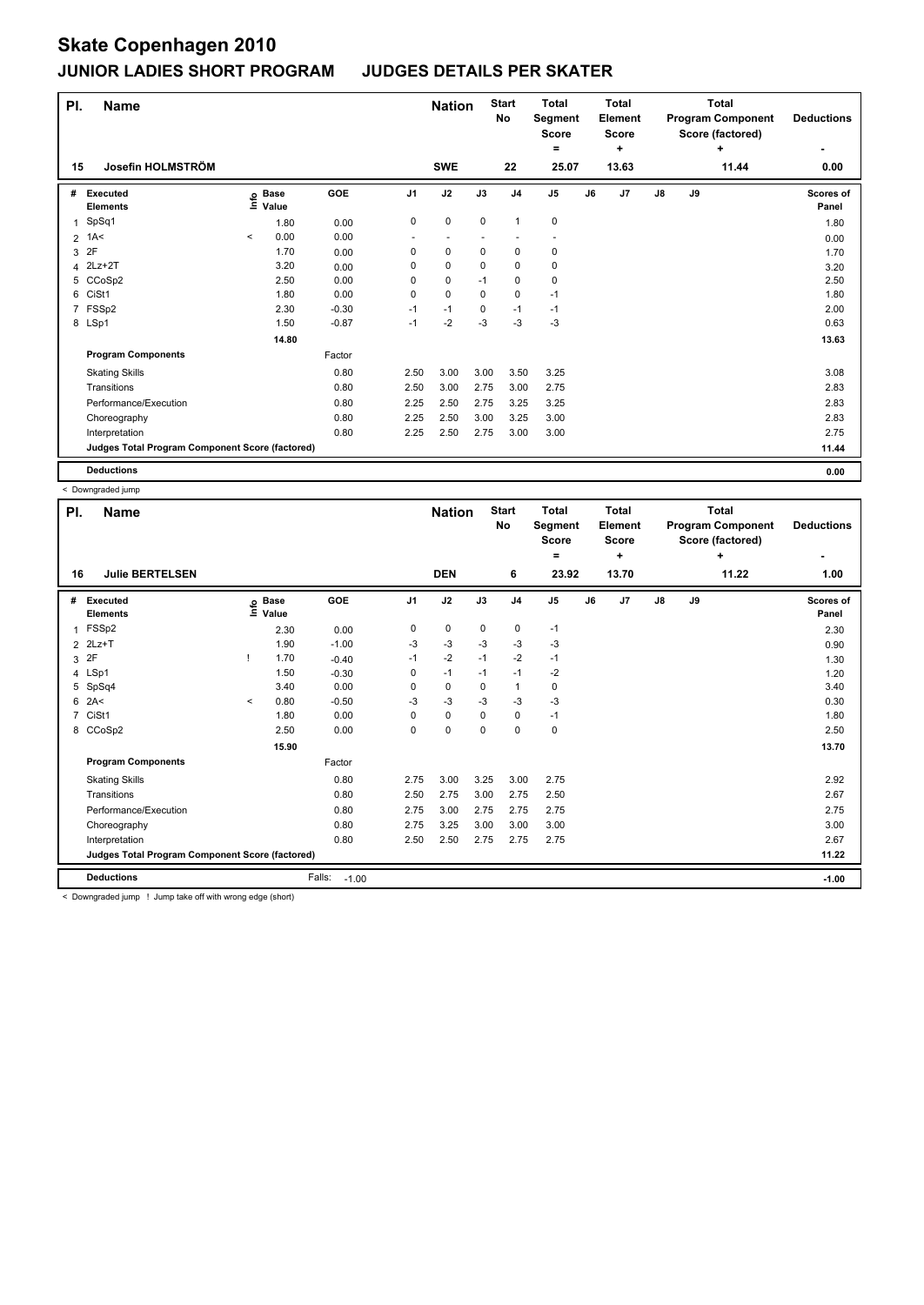| PI. | <b>Name</b>                                     |         |                            |         |                | <b>Nation</b> |             | <b>Start</b><br>No | <b>Total</b><br>Segment<br><b>Score</b> |    | <b>Total</b><br>Element<br><b>Score</b> |               |    | <b>Total</b><br><b>Program Component</b><br>Score (factored) | <b>Deductions</b>  |
|-----|-------------------------------------------------|---------|----------------------------|---------|----------------|---------------|-------------|--------------------|-----------------------------------------|----|-----------------------------------------|---------------|----|--------------------------------------------------------------|--------------------|
|     |                                                 |         |                            |         |                |               |             |                    | =                                       |    | ٠                                       |               |    | ÷                                                            |                    |
| 17  | <b>Nikola Vibe ETTRUP</b>                       |         |                            |         |                | <b>DEN</b>    |             | 5                  | 23.13                                   |    | 11.73                                   |               |    | 11.40                                                        | 0.00               |
| #   | <b>Executed</b><br><b>Elements</b>              |         | e Base<br>E Value<br>Value | GOE     | J <sub>1</sub> | J2            | J3          | J <sub>4</sub>     | J <sub>5</sub>                          | J6 | J7                                      | $\mathsf{J}8$ | J9 |                                                              | Scores of<br>Panel |
| 1   | 2A<                                             | $\prec$ | 0.80                       | $-0.27$ | 0              | $-2$          | $-2$        | $-1$               | $-1$                                    |    |                                         |               |    |                                                              | 0.53               |
|     | 2 1Lz+COMBO                                     |         | 0.60                       | $-0.30$ | $-3$           | $-3$          | $-3$        | $-3$               | $-3$                                    |    |                                         |               |    |                                                              | 0.30               |
|     | 3 FSSp1                                         |         | 2.00                       | $-0.30$ | 0              | $-1$          | $-2$        | $-1$               | $-1$                                    |    |                                         |               |    |                                                              | 1.70               |
|     | 4 SpSq2                                         |         | 2.30                       | 0.00    | 0              | $\mathbf 0$   | $\Omega$    | $\pmb{0}$          | $-1$                                    |    |                                         |               |    |                                                              | 2.30               |
| 5   | 2F                                              |         | 1.70                       | 0.00    | 0              | $\pmb{0}$     | 0           | $\mathbf 0$        | 0                                       |    |                                         |               |    |                                                              | 1.70               |
| 6   | CCoSp1                                          |         | 2.00                       | $-0.10$ | 0              | $-2$          | $-1$        | $\mathbf 0$        | 0                                       |    |                                         |               |    |                                                              | 1.90               |
| 7   | SISt1                                           |         | 1.80                       | 0.00    | 0              | $\pmb{0}$     | $-1$        | 0                  | 0                                       |    |                                         |               |    |                                                              | 1.80               |
|     | 8 LSp1                                          |         | 1.50                       | 0.00    | 0              | $\mathbf 0$   | $\mathbf 0$ | $\mathbf 0$        | $-1$                                    |    |                                         |               |    |                                                              | 1.50               |
|     |                                                 |         | 12.70                      |         |                |               |             |                    |                                         |    |                                         |               |    |                                                              | 11.73              |
|     | <b>Program Components</b>                       |         |                            | Factor  |                |               |             |                    |                                         |    |                                         |               |    |                                                              |                    |
|     | <b>Skating Skills</b>                           |         |                            | 0.80    | 3.25           | 3.00          | 2.75        | 3.25               | 3.50                                    |    |                                         |               |    |                                                              | 3.17               |
|     | Transitions                                     |         |                            | 0.80    | 3.00           | 2.75          | 2.75        | 3.00               | 2.75                                    |    |                                         |               |    |                                                              | 2.83               |
|     | Performance/Execution                           |         |                            | 0.80    | 2.75           | 2.50          | 2.25        | 3.00               | 3.00                                    |    |                                         |               |    |                                                              | 2.75               |
|     | Choreography                                    |         |                            | 0.80    | 3.00           | 2.50          | 2.50        | 3.25               | 3.00                                    |    |                                         |               |    |                                                              | 2.83               |
|     | Interpretation                                  |         |                            | 0.80    | 2.75           | 2.25          | 2.50        | 3.00               | 2.75                                    |    |                                         |               |    |                                                              | 2.67               |
|     | Judges Total Program Component Score (factored) |         |                            |         |                |               |             |                    |                                         |    |                                         |               |    |                                                              | 11.40              |
|     | <b>Deductions</b>                               |         |                            |         |                |               |             |                    |                                         |    |                                         |               |    |                                                              | 0.00               |

< Downgraded jump

| PI. | <b>Name</b>                                     |   |                      | <b>Nation</b>     |                | <b>Start</b><br>No | <b>Total</b><br><b>Segment</b><br><b>Score</b><br>۰ |                | Total<br>Element<br><b>Score</b><br>÷ |    | Total<br><b>Program Component</b><br>Score (factored) | <b>Deductions</b> |    |            |                    |
|-----|-------------------------------------------------|---|----------------------|-------------------|----------------|--------------------|-----------------------------------------------------|----------------|---------------------------------------|----|-------------------------------------------------------|-------------------|----|------------|--------------------|
| 18  | <b>Lisa ERIKSSON</b>                            |   |                      |                   |                | <b>SWE</b>         |                                                     | 14             | 23.02                                 |    | 11.90                                                 |                   |    | ÷<br>12.12 | 1.00               |
| #   | Executed<br><b>Elements</b>                     |   | <b>Base</b><br>Value | GOE               | J <sub>1</sub> | J2                 | J3                                                  | J <sub>4</sub> | $\mathsf{J}5$                         | J6 | J <sub>7</sub>                                        | J8                | J9 |            | Scores of<br>Panel |
| 1   | $2S+2T$                                         |   | 2.60                 | 0.00              | 0              | 0                  | 0                                                   | 0              | 0                                     |    |                                                       |                   |    |            | 2.60               |
|     | $2$ 1A                                          |   | 0.80                 | $-0.50$           | -3             | $-3$               | $-3$                                                | $-3$           | $-3$                                  |    |                                                       |                   |    |            | 0.30               |
| 3   | LSp2                                            |   | 1.90                 | 0.00              | 0              | 0                  | $\Omega$                                            | 0              | 0                                     |    |                                                       |                   |    |            | 1.90               |
|     | $4$ 2F<                                         | e | 0.50                 | $-0.30$           | $-3$           | $-3$               | $-3$                                                | $-3$           | $-3$                                  |    |                                                       |                   |    |            | 0.20               |
| 5   | CCoSp1                                          |   | 2.00                 | $-0.10$           | 0              | $-1$               | $\Omega$                                            | $\mathbf 0$    | $-1$                                  |    |                                                       |                   |    |            | 1.90               |
| 6   | SpSq1                                           |   | 1.80                 | 0.00              | 1              | 0                  | $\Omega$                                            | $\mathbf 0$    | 0                                     |    |                                                       |                   |    |            | 1.80               |
|     | 7 FSSp1                                         |   | 2.00                 | $-0.60$           | $-2$           | $-2$               | $-2$                                                | $-2$           | $-3$                                  |    |                                                       |                   |    |            | 1.40               |
| 8   | SISt1                                           |   | 1.80                 | 0.00              | 0              | 0                  | $\mathbf 0$                                         | 0              | 0                                     |    |                                                       |                   |    |            | 1.80               |
|     |                                                 |   | 13.40                |                   |                |                    |                                                     |                |                                       |    |                                                       |                   |    |            | 11.90              |
|     | <b>Program Components</b>                       |   |                      | Factor            |                |                    |                                                     |                |                                       |    |                                                       |                   |    |            |                    |
|     | <b>Skating Skills</b>                           |   |                      | 0.80              | 2.75           | 3.25               | 3.25                                                | 3.75           | 3.25                                  |    |                                                       |                   |    |            | 3.25               |
|     | Transitions                                     |   |                      | 0.80              | 2.75           | 3.00               | 3.00                                                | 3.50           | 2.75                                  |    |                                                       |                   |    |            | 2.92               |
|     | Performance/Execution                           |   |                      | 0.80              | 2.75           | 2.75               | 2.75                                                | 3.25           | 3.00                                  |    |                                                       |                   |    |            | 2.83               |
|     | Choreography                                    |   |                      | 0.80              | 3.00           | 3.00               | 3.00                                                | 3.50           | 3.25                                  |    |                                                       |                   |    |            | 3.08               |
|     | Interpretation                                  |   |                      | 0.80              | 3.00           | 3.25               | 2.75                                                | 3.75           | 3.00                                  |    |                                                       |                   |    |            | 3.08               |
|     | Judges Total Program Component Score (factored) |   |                      |                   |                |                    |                                                     |                |                                       |    |                                                       |                   |    |            | 12.12              |
|     | <b>Deductions</b>                               |   |                      | Falls:<br>$-1.00$ |                |                    |                                                     |                |                                       |    |                                                       |                   |    |            | $-1.00$            |

< Downgraded jump e Jump take off with wrong edge (long)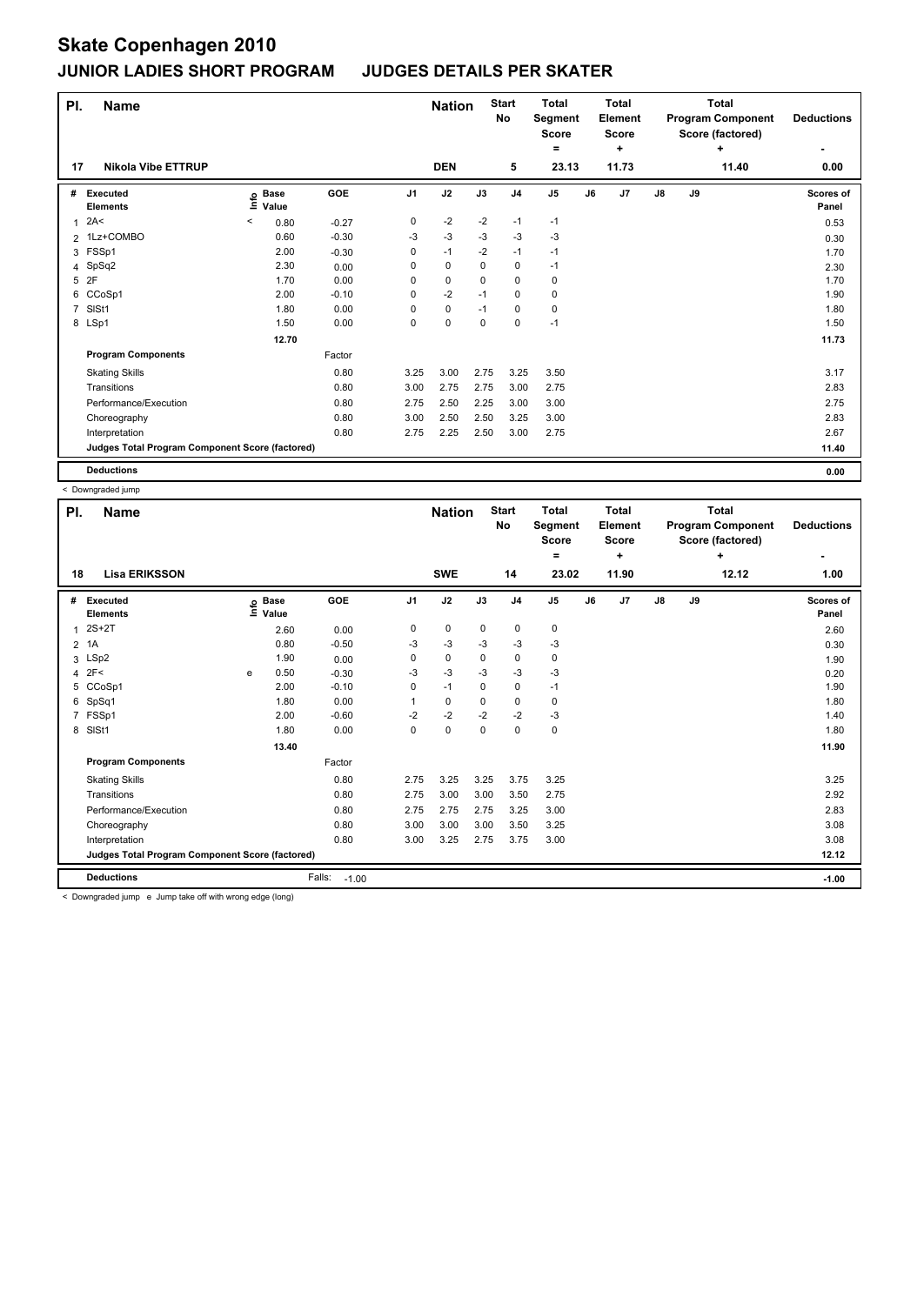| PI.            | Name                                            |                   |            |                | <b>Nation</b> |      | <b>Start</b><br>No | <b>Total</b><br>Segment<br><b>Score</b><br>$=$ |    | <b>Total</b><br>Element<br><b>Score</b><br>٠        |    |    | <b>Total</b><br><b>Program Component</b><br>Score (factored)<br>+ | <b>Deductions</b>  |
|----------------|-------------------------------------------------|-------------------|------------|----------------|---------------|------|--------------------|------------------------------------------------|----|-----------------------------------------------------|----|----|-------------------------------------------------------------------|--------------------|
| 19             | <b>Julia Prahl HEINESSON</b>                    |                   |            |                | <b>SWE</b>    |      | 8                  | 22.76                                          |    | 11.10                                               |    |    | 11.66                                                             | ٠<br>0.00          |
|                | # Executed<br><b>Elements</b>                   | e Base<br>⊆ Value | GOE        | J <sub>1</sub> | J2            | J3   | J <sub>4</sub>     | J5                                             | J6 | J7                                                  | J8 | J9 |                                                                   | Scores of<br>Panel |
|                | 1 2T+COMBO                                      | 1.30              | $-1.00$    | -3             | $-3$          | $-3$ | $-3$               | -3                                             |    |                                                     |    |    |                                                                   | 0.30               |
| $\overline{2}$ | 2F                                              | 1.70              | $-0.60$    | 0              | $-2$          | $-2$ | $-2$               | $-3$                                           |    |                                                     |    |    |                                                                   | 1.10               |
| 3              | LSp1                                            | 1.50              | 0.00       | 0              | 0             | 0    | $\mathbf{1}$       | $\pmb{0}$                                      |    |                                                     |    |    |                                                                   | 1.50               |
|                | 4 SpSq2                                         | 2.30              | 0.00       | $\mathbf 0$    | 0             | 0    | 1                  | $\mathbf 0$                                    |    |                                                     |    |    |                                                                   | 2.30               |
|                | 5 1A                                            | 0.80              | $-0.50$    | -3             | $-3$          | $-3$ | $-3$               | $-3$                                           |    |                                                     |    |    |                                                                   | 0.30               |
|                | 6 FSSp1                                         | 2.00              | $-0.60$    | $-1$           | $-2$          | $-2$ | $-2$               | $-3$                                           |    |                                                     |    |    |                                                                   | 1.40               |
|                | 7 CiSt1                                         | 1.80              | 0.00       | 0              | 0             | 0    | 0                  | $\mathbf 0$                                    |    |                                                     |    |    |                                                                   | 1.80               |
|                | 8 CCoSp2                                        | 2.50              | $-0.10$    | $\mathbf 0$    | $\mathbf 0$   | $-1$ | 0                  | $-1$                                           |    |                                                     |    |    |                                                                   | 2.40               |
|                |                                                 | 13.90             |            |                |               |      |                    |                                                |    |                                                     |    |    |                                                                   | 11.10              |
|                | <b>Program Components</b>                       |                   | Factor     |                |               |      |                    |                                                |    |                                                     |    |    |                                                                   |                    |
|                |                                                 |                   |            |                |               |      |                    |                                                |    |                                                     |    |    |                                                                   |                    |
|                | <b>Skating Skills</b>                           |                   | 0.80       | 2.75           | 2.75          | 3.25 | 3.50               | 3.25                                           |    |                                                     |    |    |                                                                   | 3.08               |
|                | Transitions                                     |                   | 0.80       | 2.50           | 2.50          | 3.00 | 3.25               | 2.75                                           |    |                                                     |    |    |                                                                   | 2.75               |
|                | Performance/Execution                           |                   | 0.80       | 2.75           | 2.50          | 3.00 | 3.00               | 3.00                                           |    |                                                     |    |    |                                                                   | 2.92               |
|                | Choreography                                    |                   | 0.80       | 2.75           | 2.75          | 3.25 | 3.25               | 3.00                                           |    |                                                     |    |    |                                                                   | 3.00               |
|                | Interpretation                                  |                   | 0.80       | 2.75           | 2.25          | 2.75 | 3.00               | 3.25                                           |    |                                                     |    |    |                                                                   | 2.83               |
|                | Judges Total Program Component Score (factored) |                   |            |                |               |      |                    |                                                |    |                                                     |    |    |                                                                   | 11.66              |
|                | <b>Deductions</b>                               |                   |            |                |               |      |                    |                                                |    |                                                     |    |    |                                                                   | 0.00               |
| PI.            | <b>Name</b>                                     |                   |            |                | <b>Nation</b> |      | <b>Start</b><br>No | <b>Total</b><br>Segment<br><b>Score</b><br>$=$ |    | <b>Total</b><br><b>Element</b><br><b>Score</b><br>÷ |    |    | <b>Total</b><br><b>Program Component</b><br>Score (factored)<br>٠ | <b>Deductions</b>  |
| 20             | <b>Stine Nervik NIELSEN</b>                     |                   |            |                | <b>NOR</b>    |      | 21                 | 22.39                                          |    | 12.17                                               |    |    | 11.22                                                             | 1.00               |
| #              | <b>Executed</b>                                 |                   | <b>GOE</b> | J <sub>1</sub> | J2            | J3   | J <sub>4</sub>     | J5                                             | J6 | J7                                                  | J8 | J9 |                                                                   | Scores of          |
|                | <b>Elements</b>                                 | e Base<br>⊆ Value |            |                |               |      |                    |                                                |    |                                                     |    |    |                                                                   | Panel              |
| $\mathbf{1}$   | 1A                                              | 0.80              | $-0.50$    | $-3$           | $-3$          | -3   | -3                 | -3                                             |    |                                                     |    |    |                                                                   | 0.30               |
|                | 2 2Lz+COMBO                                     | 1.90              | $-1.00$    | $-3$           | $-3$          | $-3$ | $-3$               | $-3$                                           |    |                                                     |    |    |                                                                   | 0.90               |
| 3              | FSSp1                                           | 2.00              | $-0.60$    | $-1$           | $-2$          | $-2$ | $-2$               | $-2$                                           |    |                                                     |    |    |                                                                   | 1.40               |
| $\overline{4}$ | 2F                                              | 1.70<br>÷         | $-0.30$    | $-1$           | $-2$          | $-1$ | $-1$               | $-1$                                           |    |                                                     |    |    |                                                                   | 1.40               |
|                | 5 SpSq2                                         | 2.30              | 0.00       | 0              | $\Omega$      | 0    | $\Omega$           | $\mathbf 0$                                    |    |                                                     |    |    |                                                                   | 2.30               |
|                | 6 SISt1                                         | 1.80              | 0.00       | $\mathsf 0$    | 0             | 0    | $-1$               | $\pmb{0}$                                      |    |                                                     |    |    |                                                                   | 1.80               |
|                | 7 CCoSp1                                        | 2.00              | 0.00       | 0              | 0             | $-1$ | 0                  | $\pmb{0}$                                      |    |                                                     |    |    |                                                                   | 2.00               |
|                | 8 LSp2                                          | 1.90              | 0.17       | $\mathbf 0$    | $\mathbf 0$   | 0    | 1                  | $\mathbf{1}$                                   |    |                                                     |    |    |                                                                   | 2.07               |
|                |                                                 | 14.40             |            |                |               |      |                    |                                                |    |                                                     |    |    |                                                                   | 12.17              |
|                | <b>Program Components</b>                       |                   | Factor     |                |               |      |                    |                                                |    |                                                     |    |    |                                                                   |                    |
|                | <b>Skating Skills</b>                           |                   | 0.80       | 2.75           | 3.00          | 3.00 | 3.00               | 3.00                                           |    |                                                     |    |    |                                                                   | 3.00               |

Transitions 0.80 2.50 3.00 2.75 2.50 2.75 2.67 Performance/Execution 0.80 2.25 2.75 3.00 2.50 2.75 2.67 2.67 2.92<br>Choreography 0.80 2.75 2.75 3.25 3.00 3.00 Choreography 0.80 2.75 2.75 3.25 3.00 3.00 2.92 Interpretation 0.80 2.50 2.75 3.25 2.75 2.75 2.75

**Judges Total Program Component Score (factored) 11.22**

**Deductions** Falls: -1.00 **-1.00**

! Jump take off with wrong edge (short)